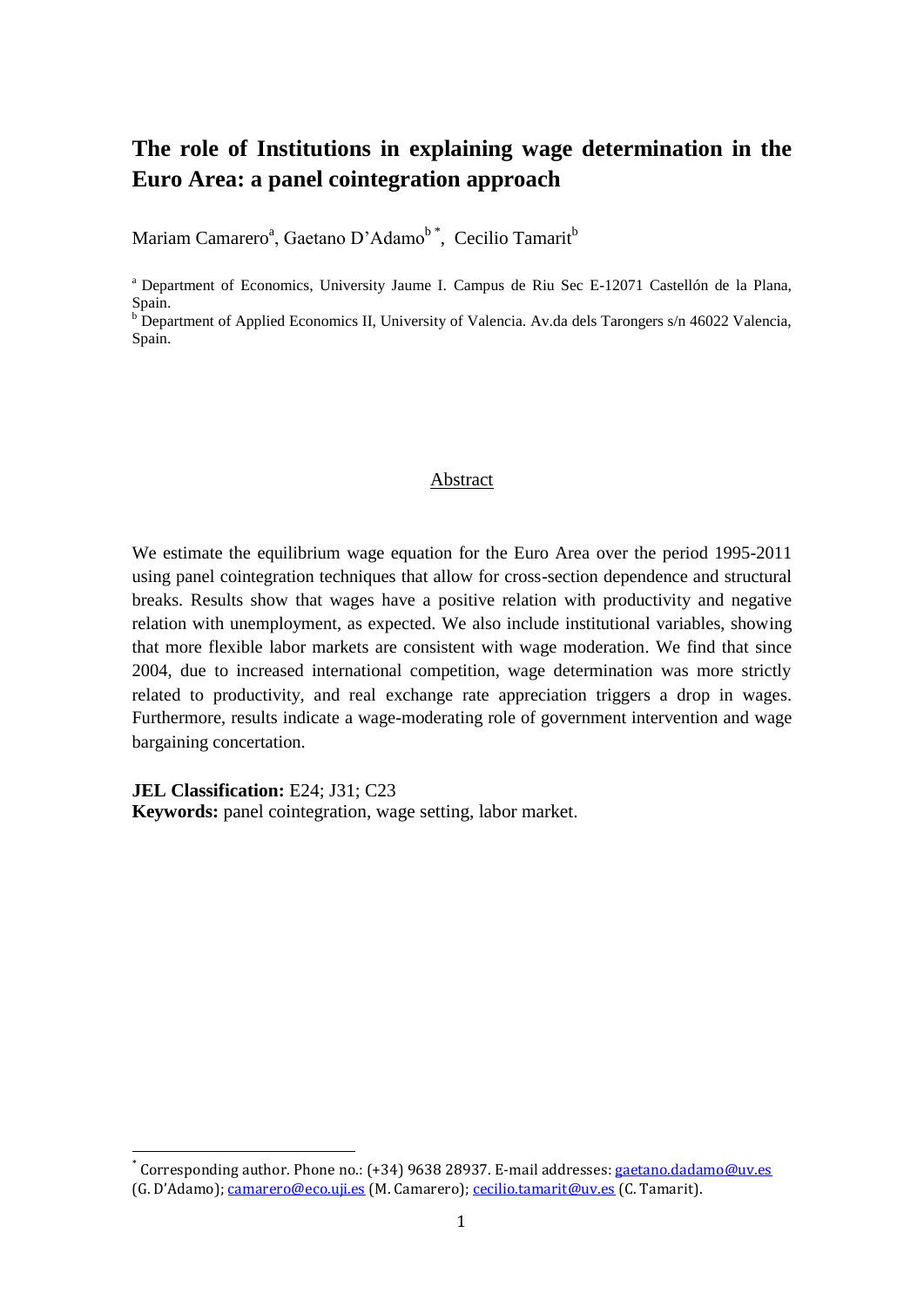### **1. Introduction**

1

The wage equation is a crucial element of any comprehensive model of the macroeconomy. A large strand of literature, since Blanchflower and Oswald (1994), has estimated the relationship between wages and unemployment *à la* Phillips (1958), and more generally the equilibrium equation for the real wage.<sup>1</sup> In the present paper, we use empirical techniques recently introduced by the literature to provide an estimation of the long-run equilibrium wage equation for the Euro Area, also taking into account the role of labor market institutions.

As shown in Figure 1, over the last 15 years the evolution of the real wage across EMU countries has been very diverse; these differences, in turn, were reflected in aggregate unit labor costs. On the one hand, wage setting has important second-round effects on prices and, therefore, potentially on competitiveness: when a country records persistently high inflation for example due to increasing unit labor costs - with respect to the other member states of the Monetary Union, it will experience real exchange rate appreciation and a competitiveness loss. On the other hand, EMU countries cannot use the tool of the nominal exchange rate to correct divergent price dynamics. For this reason, the only way to correct such inflation differential in absence of nominal exchange rate depreciation is via internal devaluation. Indeed, Jaumotte and Morsy (2012) have recently shown that high employment protection and intermediate coordination in collective bargaining have contributed significantly to the high and persistent inflation differentials of several EMU countries in the run-up to the crisis.

Understanding how wage determination works in the Euro Area is therefore a matter of primary concern, also given the emphasis that the OECD first (OECD, 2004) and the European Commission especially in more recent years have been putting on labor market reforms and wage flexibility. At the same time, since EMU countries are also characterized by quite different labor market institutions, it is reasonable to think that the institutional framework, together with macroeconomic developments, has an important impact on wages.

<sup>1</sup> To name but a few, Nunziata (2005), Broersma et al. (2005), Marcellino and Mizon (2000), Alesina and Perotti (1997), Baltagi et al. (2000).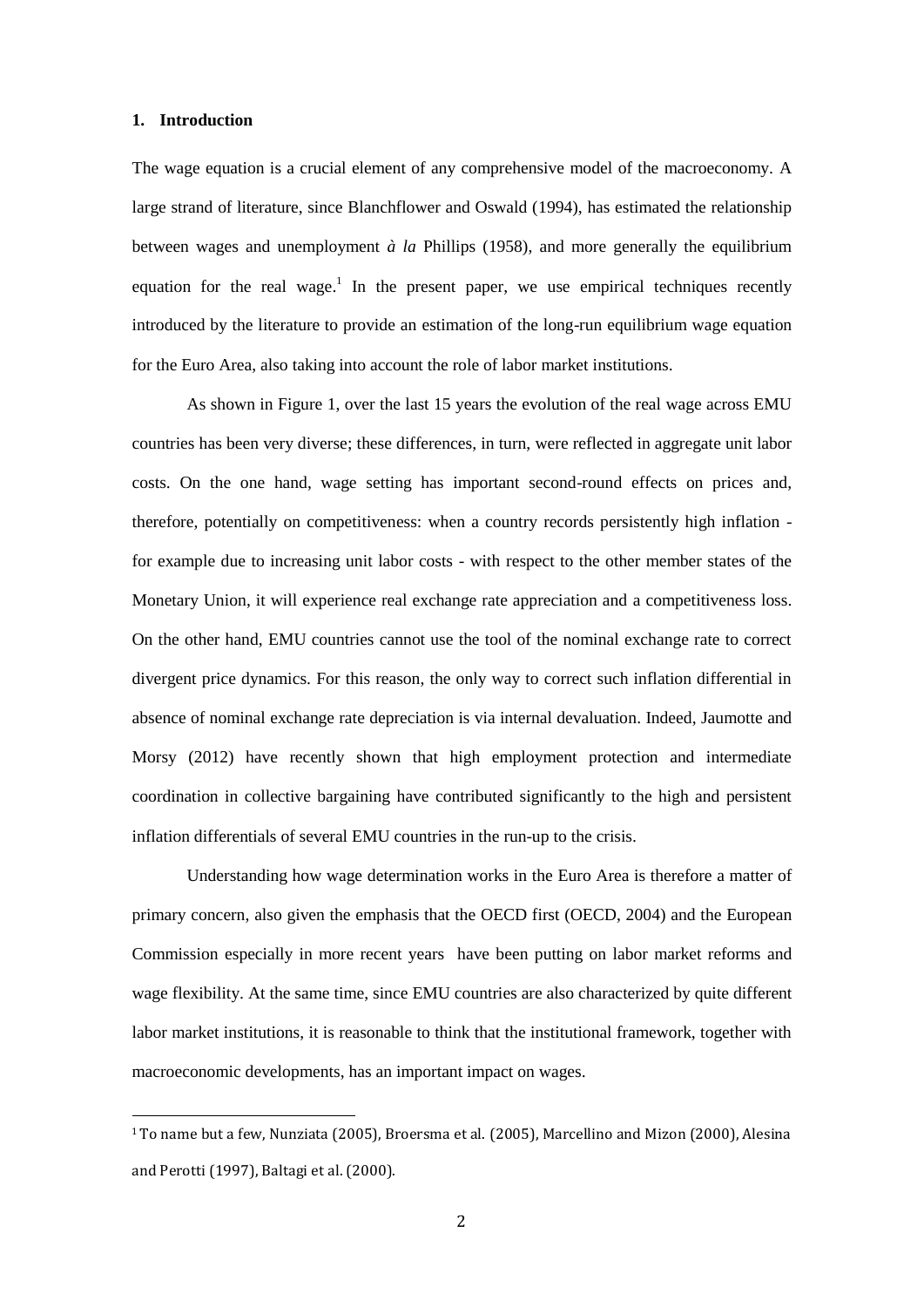Against this background, our paper studies the long-run determinants of wages for EMU-11 countries, with a focus on labor market institutions. We extend a classic wage equation (Blanchard, 2000) to take into account the role of labor market regulation and wage bargaining. Thus, one important contribution of this paper is that it is the first work estimating equilibrium wage equations using cointegration that also accounts, in the long-run estimation, for institutional factors. Including institutional variables in the cointegration relation implies assuming that changes in the institutional set-up have permanent effects on the level of the real wage.

However, the main innovative feature of our analysis comes from the statistical design. We estimate the determinants of wages using panel cointegration techniques that take into account the issue of cross-section dependence in the data and the presence of breaks in the series as well as in the cointegration relations. Thus, we begin by testing for cross-section dependence using Pesaran's (2004) CD test and for the presence of a unit root in the data using the panel unit root tests CADF proposed by Pesaran (2007) and PANIC (Bai and Ng, 2004), which allow for such dependence. Moreover, we test for cointegration between the variables using panel cointegration tests which allow for an (unknown) break in the equilibrium relations, in particular the ones proposed by Banerjee and Carrión-i-Silvestre (2013). This is extremely important, considering the institutional changes national labor market in the Euro Area have been going through during the last 20 years, not to mention the introduction of the euro. We also efficiently estimate the wage equation using the CUP-BC and CUP-FM estimators proposed in Bai et al. (2009), which correct for serial correlation and endogeneity.

The paper is organized as follows: section 2 reviews the literature on wage outcomes and labor market institutions; section 3 presents a stylized theoretical background; section 3 introduces the data used in the empirical analysis. Section 4 presents the panel unit root and cointegration tests performed and their results and section 5 reports the regression results. Section 6 concludes.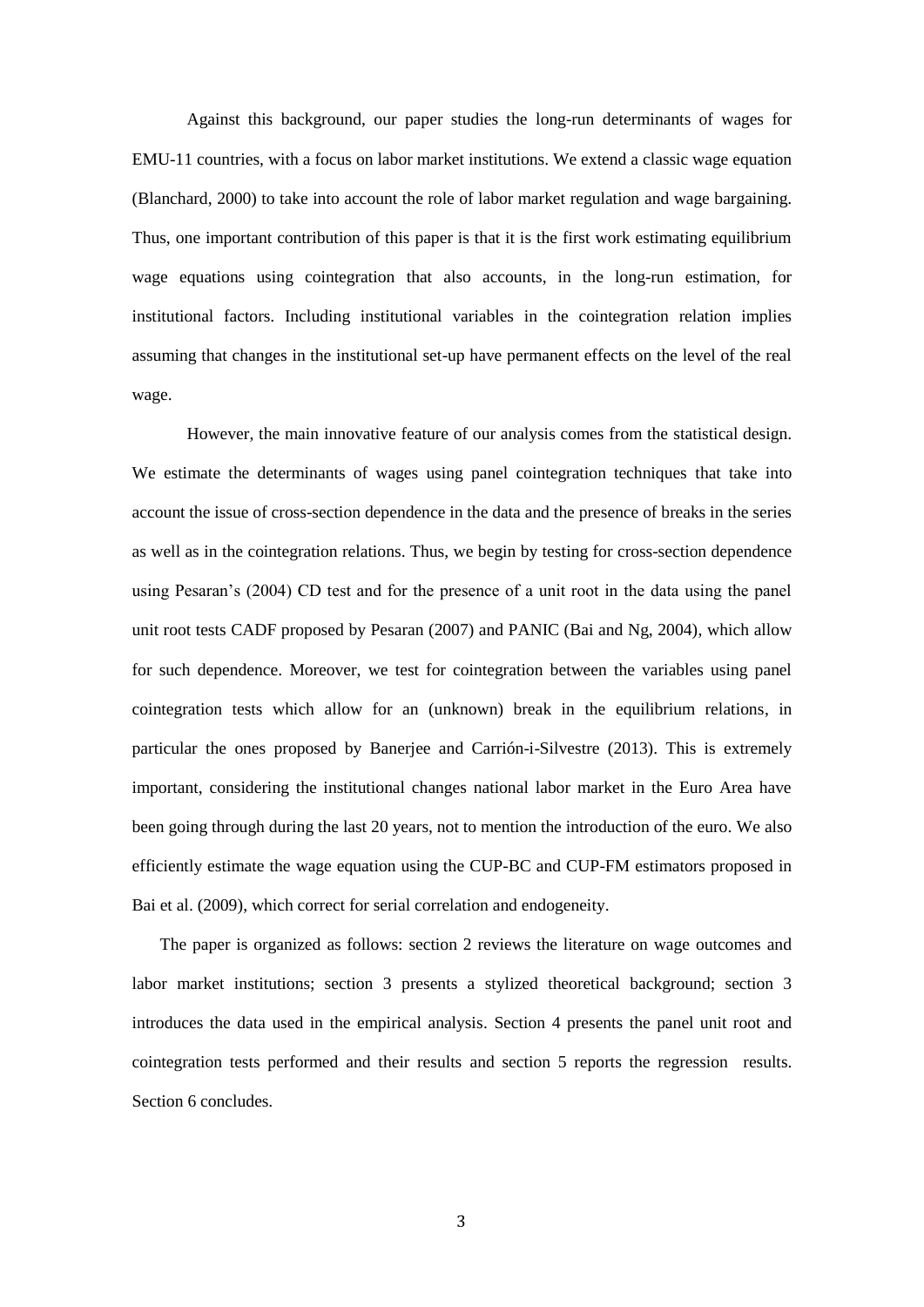### **2. Literature review**

As we pointed out in the introduction, since the seminal work by Phillips (1958), the empirical literature has widely studied the relationship between unemployment and wages. Sargan (1964) interpreted the Phillips curve as an adjustment mechanism around a long-run equilibrium relationship between the *level* of the wage and the unemployment rate. Nevertheless, while the relationship between unemployment and labor market institutions (LMIs) has been largely investigated over the last couple of decades (see Nickell 1997, Belot and Van Ours 2000, Nickell et al. 2005, among others), less empirical work has been dedicated to the relationship between LMIs and wages. However, as pointed out by Nunziata (2005), if labor market institutions affect unemployment it must be so via their impact on the cost of labor.

In their seminal work, Calmfors and Driffill (1988) suggested that the relationship between wage bargaining coordination and the real wage is nonlinear. In particular, both firm-level bargaining and economy-wide bargaining are associated with wage restraining, while intermediate (i.e. industry-level) bargaining is associated with a higher equilibrium wage. Evidence in support of the Calmfors-Driffill hypothesis was found, among others, by Nunziata (2005). He studies the determinants of labor costs in OECD countries over the period 1960- 1994 including a large vector of LMIs, finding that a more rigid labor market is associated with higher wages. Indeed, his work is similar in spirit to ours, although we focus on a different sample period and adopt a different empirical approach, estimating a "wage curve" *à la* Blanchflower and Oswald (1994). Other works focused more specifically on the effects of taxation on wages. For example, Alesina and Perotti (1997) find that the relationship between the tax wedge and wages is hump-shaped and, with highly centralized bargaining, unions internalize the benefits for welfare associated with tax increases, especially if the government is involved in the bargaining process, and thus moderate their wage claims. Nevertheless, the impact of labor market and wage bargaining institutions on the aggregate wage may changedepending on the level of international competition and, therefore, the degree of openness of an economy. Egger and Etzel (2012) showed with a theoretical model that, while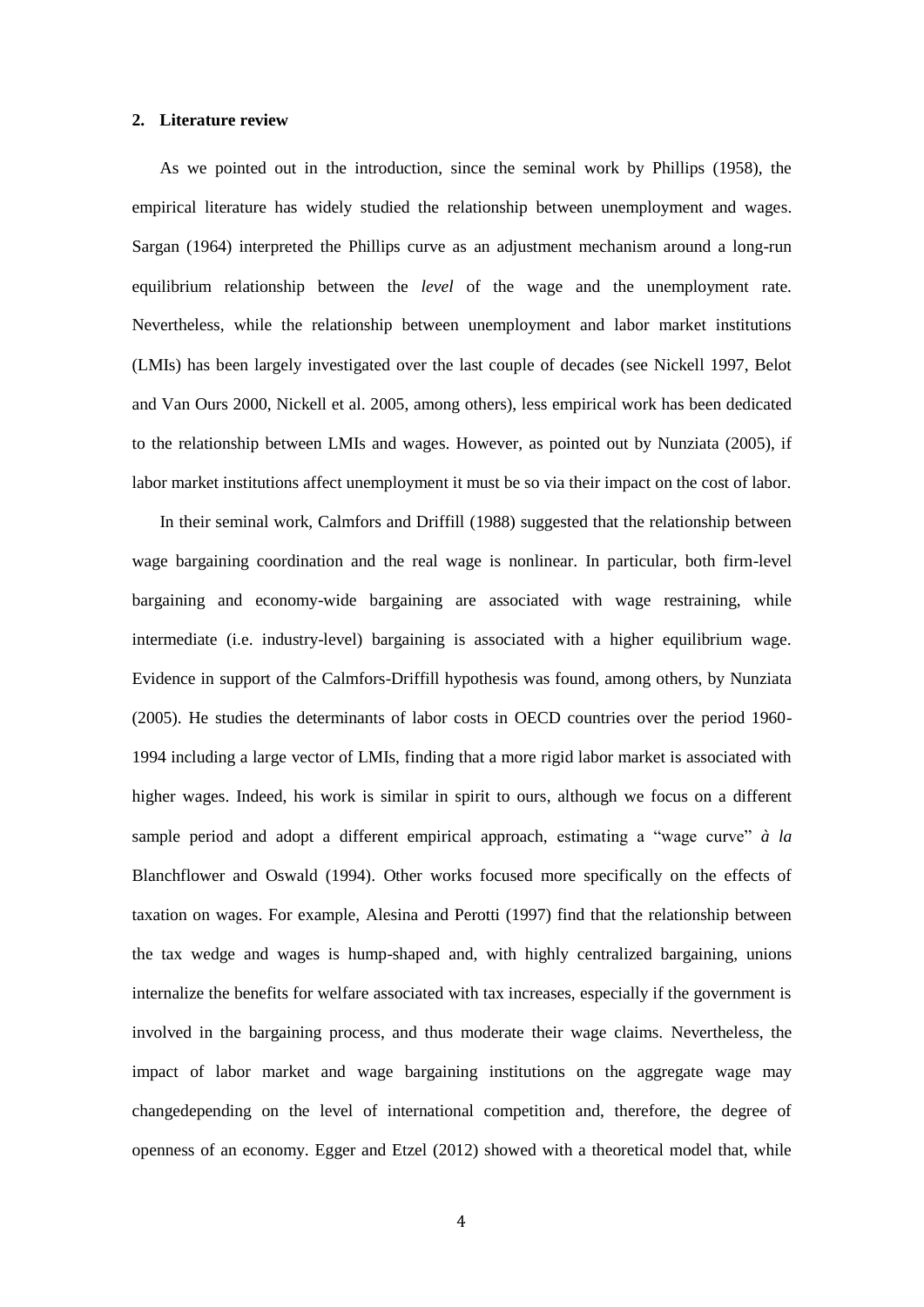firms in more productive industries (and, thus, countries) pay higher wages, exporting lowers per worker profits because mark-ups on foreign markets are smaller. Thus, unions are more cautious about the negative effects of wage rises on employment and moderate their wage claims. These theoretical predictions are confirmed by Felbermayr et al. (2014), who find that a surge in the export intensity of collective bargaining plants is negatively correlated with wages.

Arpaia and Pichelmann (2007) study (nominal and real) wage flexibility in the EMU-12 between 1980 and 2005, finding that persistent differences in the evolution of labor costs and wage determination have prevented the necessary adjustment. They estimate the elasticity of the wage to unemployment to be around 0.3, i.e. an increase in unemployment of 1 p.p. is associated with a fall in the real wage of 0.3%. However, while they extensively discuss crosscountry differences especially as far as wage rigidity is concerned, they do not attempt at accounting for the role of labor market institution, which are central to the present paper.

#### **3. Theoretical background**

In this section, we present a very stylized model of wage determination. We can interpret the observed real wage as the result of the bargaining process between employees' unions and employers. On the labor supply side, employees' unions tend to push for wage increases above productivity; however, their bargaining power depends on the unemployment rate since wage demands by unions tend to be more moderate when unemployment is high. Thus, we can write

$$
r\_comp_t^s = f(pred_t, unemp_t); f'_{prod} > 0, f'_{unemp} < 0
$$
 (1)

where  $r\_comp_t^s$  is the (log) real wage on the labor supply side, measured as real compensation per employee;  $prod_t$  is (log) labor productivity and unemp<sub>t</sub> is the unemployment rate. The existence of a positive, but less than proportional, relationship between the level of the real wage and productivity, on one hand, and a negative relationship between the unemployment rate and the real wage is, indeed, what is implied by Blanchflower and Oswald's (1994) "wage curve" as well as matching models (see Blanchard and Katz, 1997).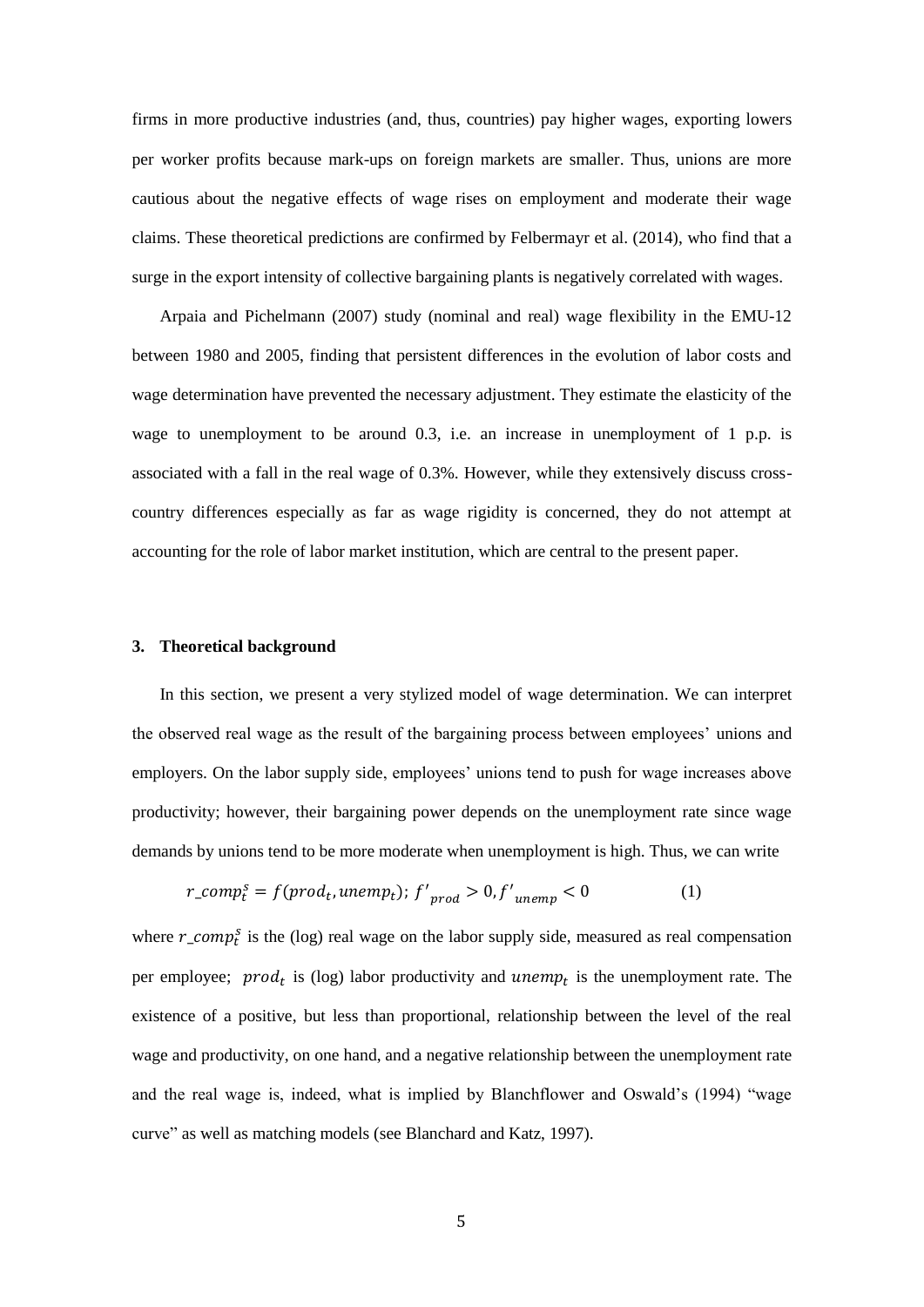On the labor demand side, employers tend to constrain the real wage, maximizing their mark-up on unit labor costs, where the latter are defined as  $r\_comp_t^d - prod_t$ . The mark-up that employers will be able to extract from the real wage will, in turn, be related to the real exchange rate, which can proxy the competitive pressure that national producers face on international goods markets. The real exchange rate can affect labor costs in different ways. First, a fall in the real exchange rate (i.e. depreciation) increases the demand for domestic goods, thus raising labor demand and the real wage (Campa and Goldberg 2001). We will call this channel the labor demand channel. Second, when the real exchange rate decreases, increasing the cost of imported final goods, induces workers to attempt to maintain their real net incomes, increasing wage pressure (employees' pressure channel; Nunziata,  $2005$ )<sup>2</sup>. Third, depreciation increases the price of imported intermediate goods and thus production costs; to the extent that those goods are complement to labor, it will foster a reduction in labor demand and in the real wage (imported intermediate goods channel; Robertson, 2003). Fourth, depreciation of the real exchange rate implies that imported goods are more expensive, which makes the consumer price index increase and real wage decline (imported inflation channel). If we define the real effective exchange rate as units of (trade-weighted) foreign goods per unit of domestic goods, the first and second channel would imply a negative relationship between  $r\_{comp_t}$  and the real exchange rate, while the third and fourth would imply a positive relationship. On the demand side, we can therefore write

$$
r\_comp_t^d = g(pred_t, reer_t)
$$
\n<sup>(2)</sup>

Where  $g'_{\text{prod}} > 0$ ; reer<sub>t</sub> is the real exchange rate and therefore  $g'_{\text{reer}} \ge 0$  depending on which of the channels described above prevails.

Finally, the observed equilibrium wage is the result of additional wage pressure factors, which can be more generally classified as wage setting institutions. In particular, a more flexible labor market should be associated with wage restraint: by increasing the bargaining power of

1

<sup>&</sup>lt;sup>2</sup> Due to asymmetric behavior of employee following a fall or an increase in the real exchange rate, this channel is likely to be relevant only when the reer depreciates.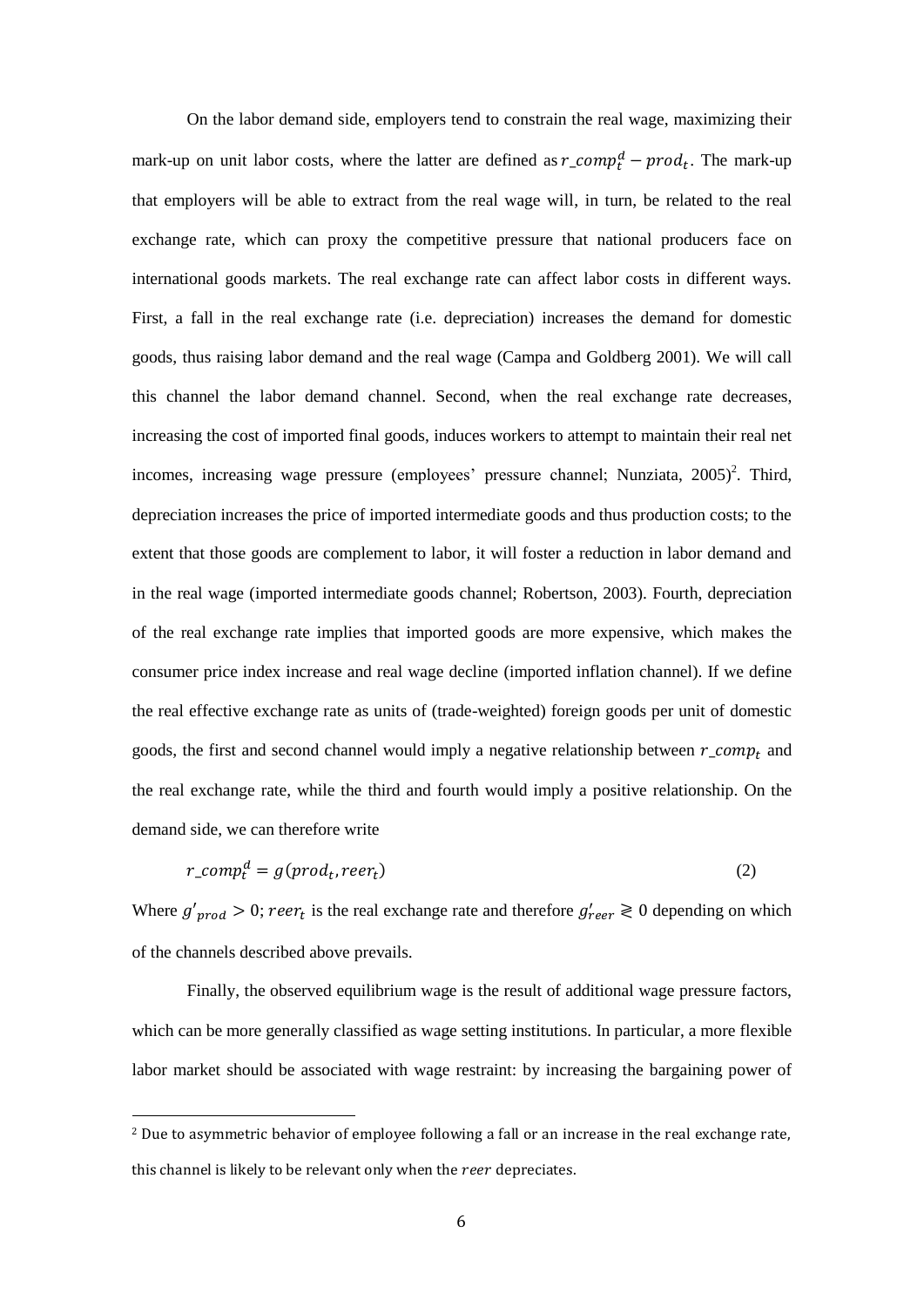insiders, higher employment protection may put upward pressure on bargained wages. However, previous literature that estimated the effect of employment protection has been focusing more on its impact on employment than wages. Moreover, other institutional factors such as the degree of coordination in wage bargaining and the involvement of unions in government decisions also affect the equilibrium wage<sup>3</sup>. Therefore, combining the labor supply and demand side and in analogy with existing work (Nickell, 1998; Bell et al. 2002; Nunziata 2005), the equilibrium wage equation can be written as a reduced-form specification suitable for estimation, incorporating both demand- and supply-side factors as well as institutional factors which may have an impact on the wage:

$$
r\_comp_t = \beta_0 + \beta_1 prod_t + \beta_2 unemp_t + \beta_3 reer_t + \beta_4' Z_t + \beta_5' X_t + \varepsilon_t
$$
 (3)

Where we expect, a priori,  $\beta_1 > 0$ ,  $\beta_2 < 0$  and  $\beta_3 \ge 0$ ;  $\mathbb{Z}_t$  is a vector of variables defining government policy actions that might affect the level of the wage and  $X_t$  is a vector of labor market institutions. While it is likely the case that reer is endogenous in  $(3)$ , our empirical approach in Section 5 will take this issue into account.

In the empirical analysis, we will have that

**.** 

$$
\beta_4' Z_t = \gamma_1 dE A_t + \gamma_2 GOV I N_t + \gamma_3 TW E D_t + \gamma_4 R I_t \tag{4}
$$

Where  $dEA$  is a "euro adoption" dummy,  $GOVIN$  represents government intervention in wage bargaining, TWED is the tax wedge and  $RI$  (routine involvement of unions and employers in policy decisions) is the degree of concertation. If euro adoption has fostered an increase in real wages, for example due to convergence of countries with lower initial wages like Spain, Portugal and Italy, to countries with higher initial wages, we should expect  $\gamma_1 \geq 0$ <sup>4</sup>.

<sup>3</sup> See Calmfors and Driffill (1988), Nunziata (2005), Boeri et al. (2001), among others.

<sup>&</sup>lt;sup>4</sup> The rationale for expecting  $\gamma_1 \geq 0$  is that a common currency makes comparison of nominal variables (i.e. prices and wages) easier. Therefore, as in inter-sectoral wage linkages models, workers in low-wage countries might push for higher wages due to social comparison and envy effects (Oswald 1979) or through the labor supply channel, moving where wages are higher (Demekas and Kontolemis 2000).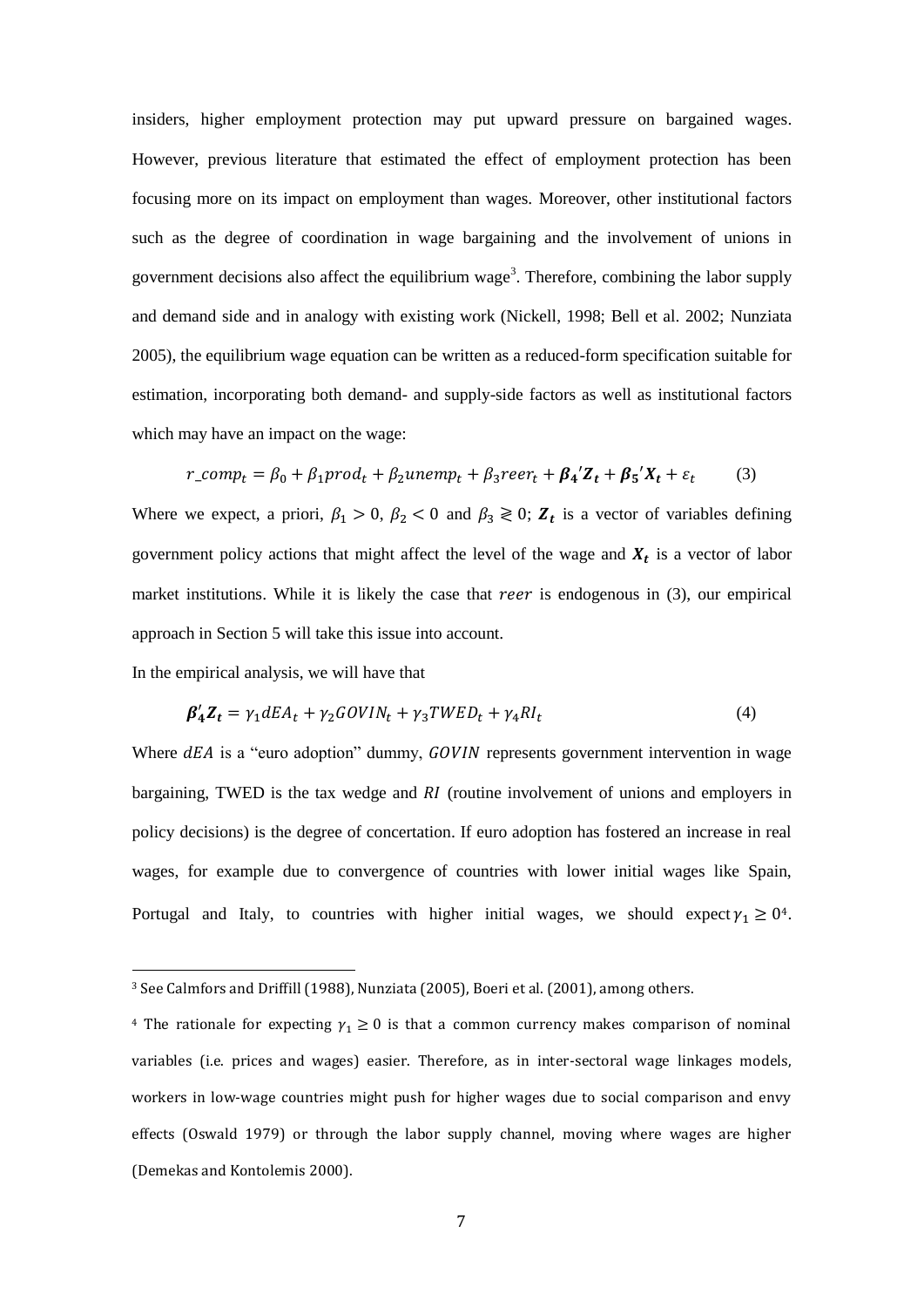Government intervention may enhance wage moderation if the Government, acting as a social planner, is concerned about wage competitiveness. In this case, all else equal, a country with higher government intervention would have lower real wages. This is the case, for example, of the Netherlands, as pointed out by Borghans and Kriechel (2009). Therefore, we should expect  $\gamma_2 \leq 0$ . Since we use net wages, the level of direct and indirect taxes, as well as social contributions, should ceteris paribus decrease the worker's wage,  $\gamma_3 \leq 0$ . Regarding the involvement of unions in bargaining, from our discussion in section 2 we expect that  $\gamma_4 \leq 0$ under high international competition.

As far as labor market institutions are concerned, we have

**.** 

$$
\beta_5' X_t = \delta_1 WCOOR_t + \delta_2 EPL_t + \delta_3 UD_t + \delta_4 MWS_t \tag{5}
$$

Where  $WCOORD_t$  is the degree of wage coordination (a higher  $WCOORD_t$  implies stronger coordination),  $EPL_t$  represents the degree of employment protection,  $UD_t$  is union density (i.e. the ratio of total union members to salaried employees)<sup>5</sup>, and  $MWS$  represents the minimum wage.

According to the Calmfors and Driffill (1988) hypothesis, the relationship between centralization in wage bargaining (i.e.  $WCOOR<sub>t</sub>$ ) and the aggregate wage is not linear. In particular, with dominant firm-level bargaining, wage claims have a direct effect on the firm's competitiveness, and this will have a moderating effect on the unions' claims. However, at the same time, with economy-level bargaining and thus maximum co-ordination in wage bargaining, unions will internalize the cost of excessive wage claims and this will have a moderating effect on the wage. For this reason, the relationship between  $WCOOR<sub>t</sub>$  and the real wage should have an inverted-U shape. Our specification will not allow us to test for the

<sup>5</sup> We use Union Density in place of bargaining coverage. We aware that bargaining coverage is the variable that affects real wage determination in the long-run; in fact, with higher coverage, wage increases are extended to a bigger pool of workers. However, UD is also a proxy of Unions' strength: the rationale is that we would expect Unions' bargaining power to be stronger if they represent a higher share of workers. Moreover, available data on bargaining coverage are of poorer quality.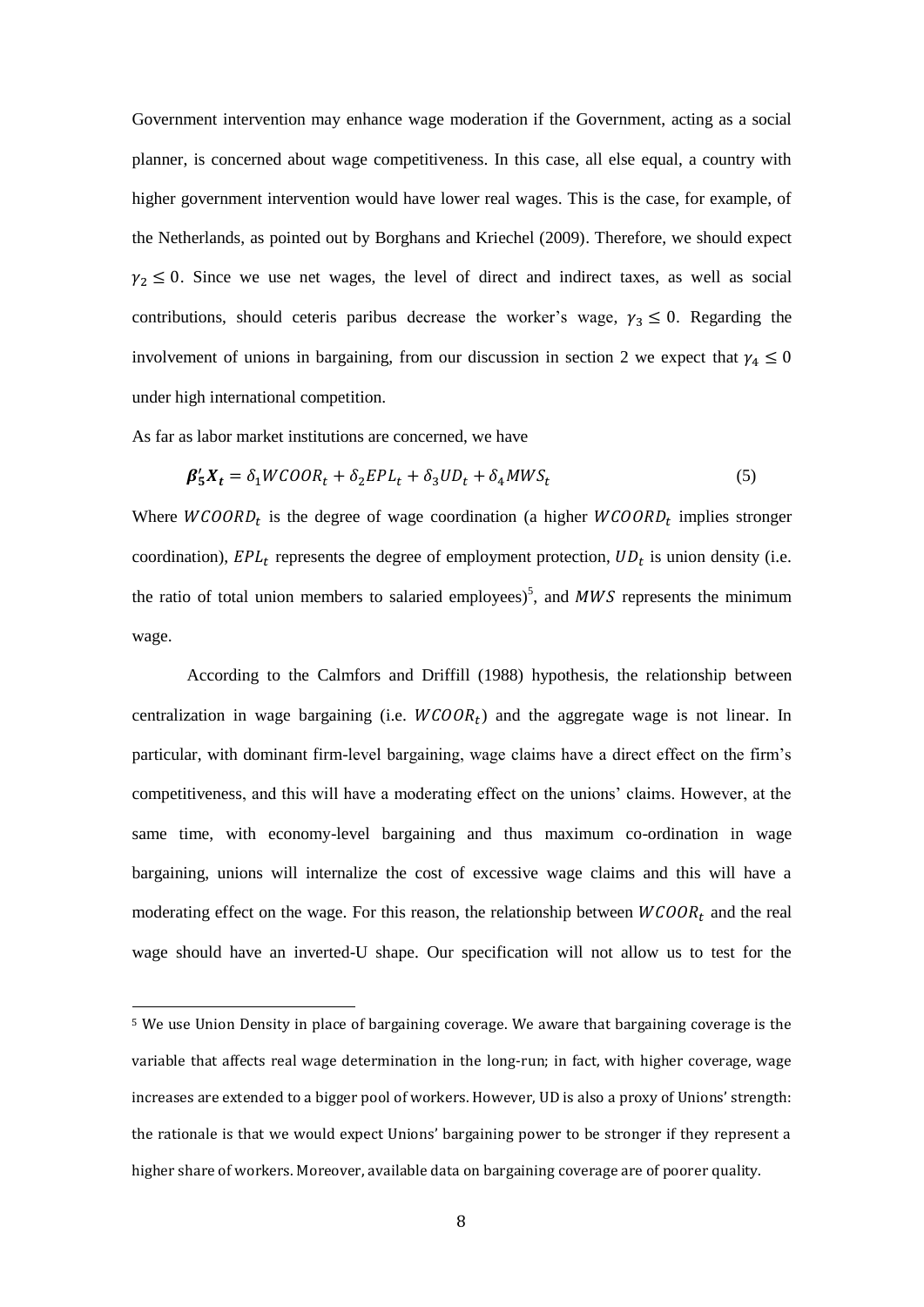Calmfors and Driffill (1988) hypothesis; however, the expected sign of  $\delta_1$  depends on such hypothesis. In fact, since WCOOR in our data may take values from 1 (dominant firm-level bargaining) to 5 (dominant economy-wide bargaining) $<sup>6</sup>$  we can graphically represent the</sup> relationship between  $WCOOR$  and the real wage suggested by the Calmfors-Driffill hypothesis as in Figure 2. Therefore, depending on whether the dominant level of wage bargaining within our sample is firm level (i.e.  $WCOOR < 3$ ) or national level ( $WCOOR > 3$ ),  $\delta_1$  will be positive or negative. Within our dataset, in all countries except France (also Ireland and Portugal, but for a very short period) WCOOR has always taken values between 3 and 5. Therefore, we are in the right-hand side of Calmfors and Driffill's inverted-U curve. Based on this discussion, we would therefore expect  $\delta_1 \leq 0$ . As far as  $EPL_t$  is concerned, instead, from the previous discussion we should expect stricter employment protection to result in higher wages, ceteris paribus and thus  $\delta_2 > 0$ . Since higher Union Density increases unions' bargaining power, it is often assumed that  $\delta_3 > 0$ . However, this does not necessarily translate into higher wages. In fact, as discussed by Checchi and Nunziata (2011), national union leaders may internalize the effect of excessive wage pressure, and especially so when centralization is high, as it is the case in EMU-11 countries. In this sense, higher Union Density may trigger wage moderation and  $\delta_3$  < 0. We will come back to this point in Section 6. Finally, as it is robustly found in the literature, we expect that the higher the minimum wage (or, the wider the coverage of minimum wage setting across sectors), the higher the aggregate wage, i.e.  $\delta_4 > 0$ .

## **4. The Data**

**.** 

We use quarterly data from 1995Q1 until 2011Q4 on the group of countries generally referred to as EMU-11: Austria, Belgium, Finland, France, Germany, Ireland, Italy, Luxembourg, Netherlands, Portugal and Spain. Macroeconomic data comes from Eurostat and

<sup>6</sup> See Appendix 1 for details.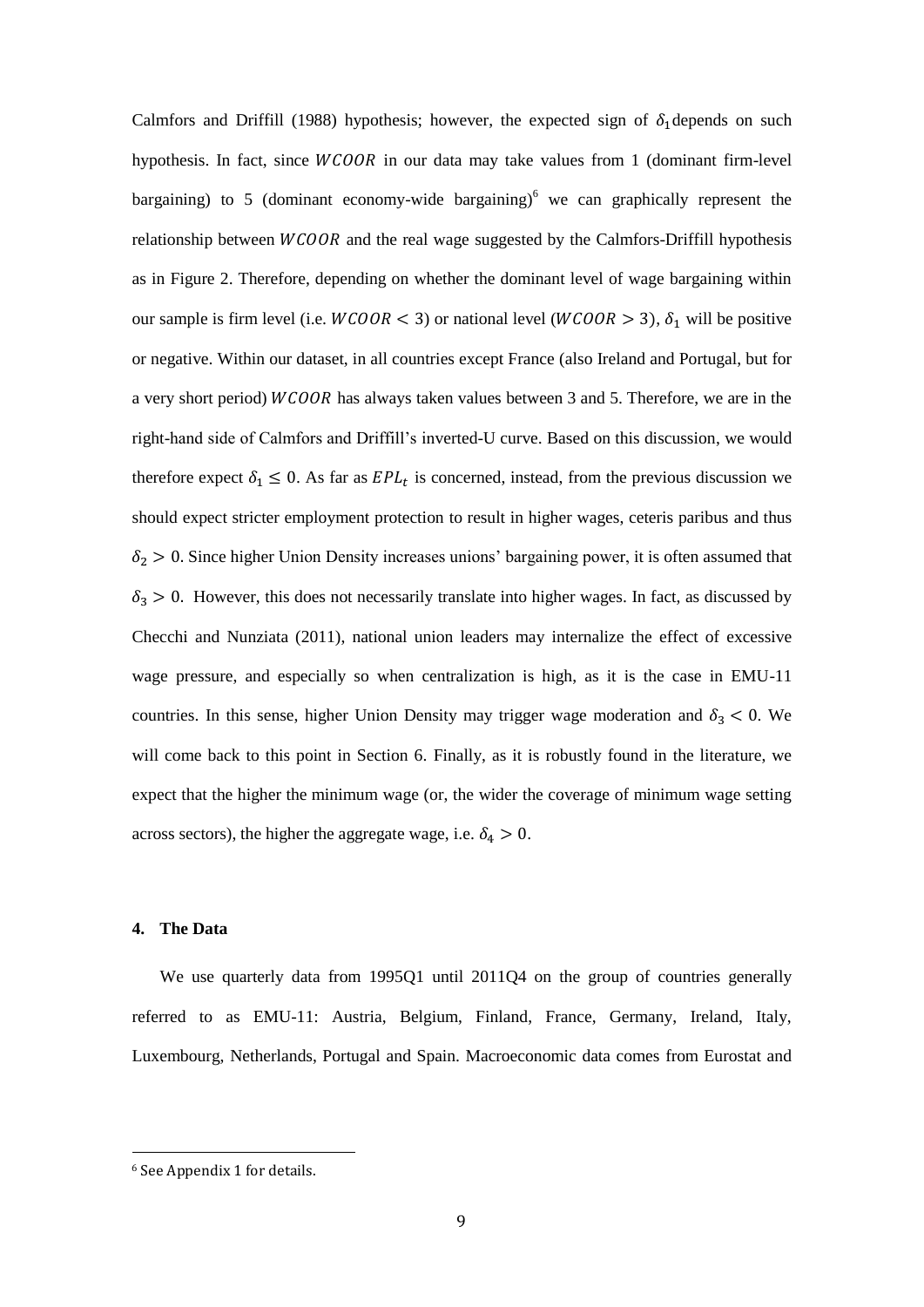the variables are seasonally and working day adjusted. The wage is defined as compensation per worker, and is therefore calculated as:

## $comp \, p = \ln (comp \, emp) - \ln (emp \, p)$

Productivity is calculated as output per worker. Institutional variables come from J. Visser's ICTWSS database and the OECD<sup>7</sup>. The ICTWSS database provides annual data on 34 countries (all our countries are included in the database) about trade unionism, wage setting, state intervention and social pacts from 1960 to 2012. Remember, from equation (3), that we have two groups of institutional variables: government policy and labor market institutions. There are four "Government policy" variables: dEA, TWED, GOVIN and RI. dEA is a dummy indicating euro adoption (i.e. taking a value of  $1$  since 1999Q1, and zero before that). TWED, the tax wedge, includes taxes and social contributions (net of subsidies) that create a wedge between the wage cost for the employer and what is actually earned by the employee.  $GOVIN$  is an index variable indicating government intervention in wage bargaining: it goes from 1 (the government does not intervene in wage bargaining) to 5 when the government imposes private sector wage settlements.  $RI$  is routine involvement of employers and unions in wage bargaining, i.e. it represents the "concertation system". It is equal to zero when no concertation is present, up to 2 in the case of full concertation. Furthermore, we include five variables describing the institutional setting of the labor market:  $WCOOR$ ,  $EPL$ ,  $UD$  and  $MWS$ .  $WCOOR$  is a discrete variable going from 1 (full decentralization, i.e. firm-level bargaining) to 5 (full coordination, i.e. economy-wide bargaining).  $EPL$  indicates the degree of employment protection. This variable goes from 0 to 5 and is constructed by the OECD using several indicators of labor market rigidity. In the current edition (2013) the OECD only provides separate indicators for temporary and permanent contracts. Therefore, following the guidelines of the previous (2009) edition, we reconstructed the overall indicator as an unweighted average of employment protection of permanent and temporary workers. UD, i.e. union density, is the share of employees who are members of a union. Finally,  $MWS$  is a discrete variable indicating

 $\overline{\phantom{a}}$ 

 $^7$  EPL is not available for Luxembourg, which was therefore excluded from the institutional analysis.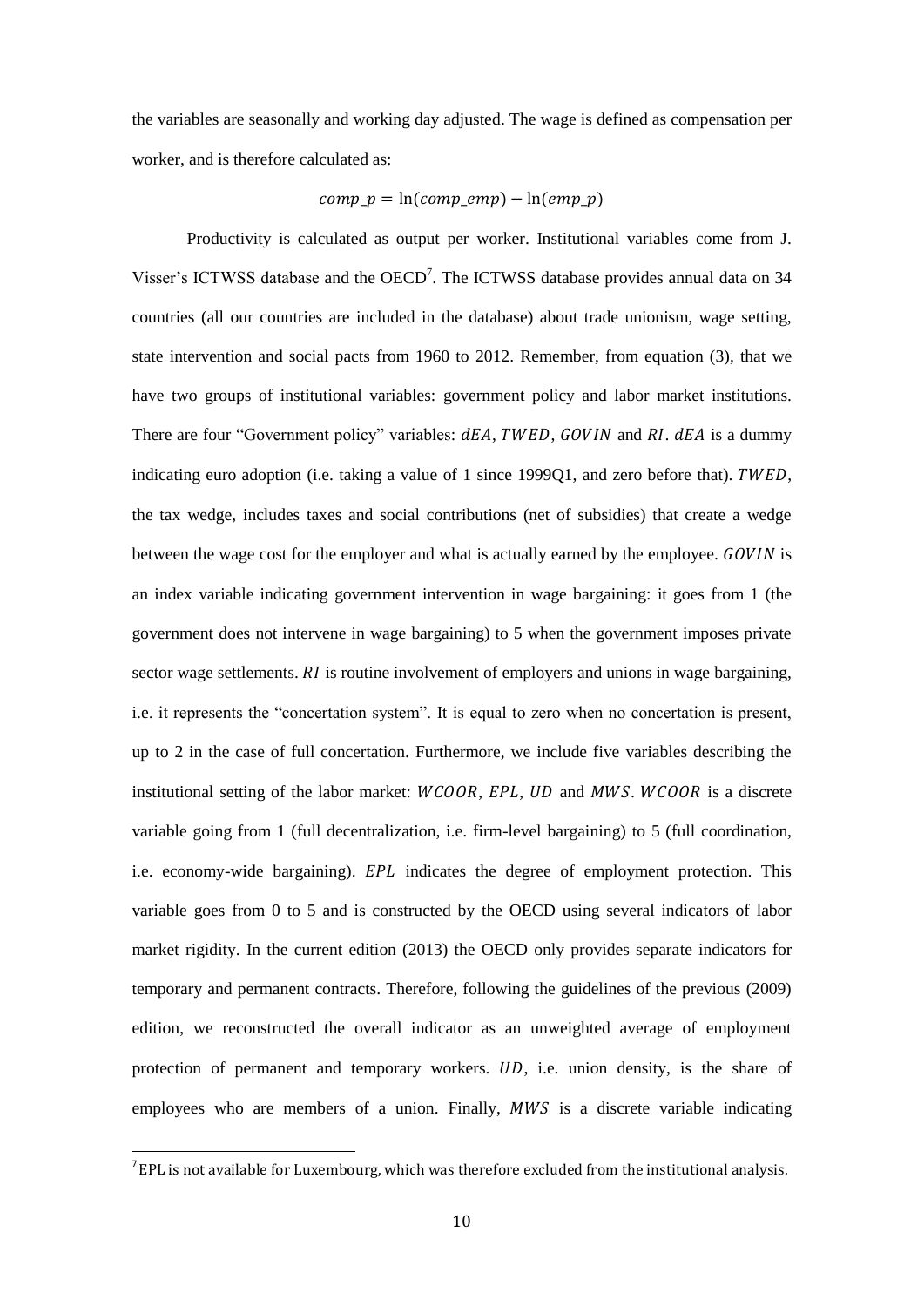minimum wage setting: it is equal to 0 when there is no national minimum wage, to 8 when the minimum wage is set by the government (i.e. the minimum wage covers all sectors and is not a result of bargaining among employers and employees). Other works that estimate a wage equation, for example Nunziata (2005), actually use a measure of the minimum wage relative to the median (or average) aggregate wage, finding a positive impact of the minimum wage on the aggregate wage. However, some of the countries in our sample do not have a minimum wage, or did not have one over some of the sample period, which would significantly reduce our sample size. For this reason, we choose to look at the effect of the minimum wage from a different angle.

Note that, since both ICTWSS and OECD institutional data are annual, we had to transform them to quarterly: to that end, we used quadratic interpolation for  $UD$  and  $TWED$ ; for the other institutional variables, whenever a change in the annual series was present, we looked for a corresponding reform or regulatory intervention within the year and thus constructed the quarterly series: dates of labor market reforms and collective agreements were taken from European Commission, Directorate General for Economic and Financial Affairs and Economic Policy Committee LABREF database. Table 1 reports summary statistics of the variables involved. A detailed description of the variables and data sources is provided in Appendix 1.

#### **5. Panel Unit Root and Cointegration Tests**

1

We first applied Pesaran's (2004) cross-section dependence test (CD Test henceforth) to the variables. This test is formulated having as null hypothesis cross-section independence, so that its rejection would mean that dependence is found among the individual countries in the group and should be accounted for in the remaining panel tests. This is the case for the four variables in Table 2: the null hypothesis of independence is clearly rejected<sup>8</sup>.

<sup>&</sup>lt;sup>8</sup> The test was performed in Stata using the xtcd code provided by Markus Eberhardt in his webpage.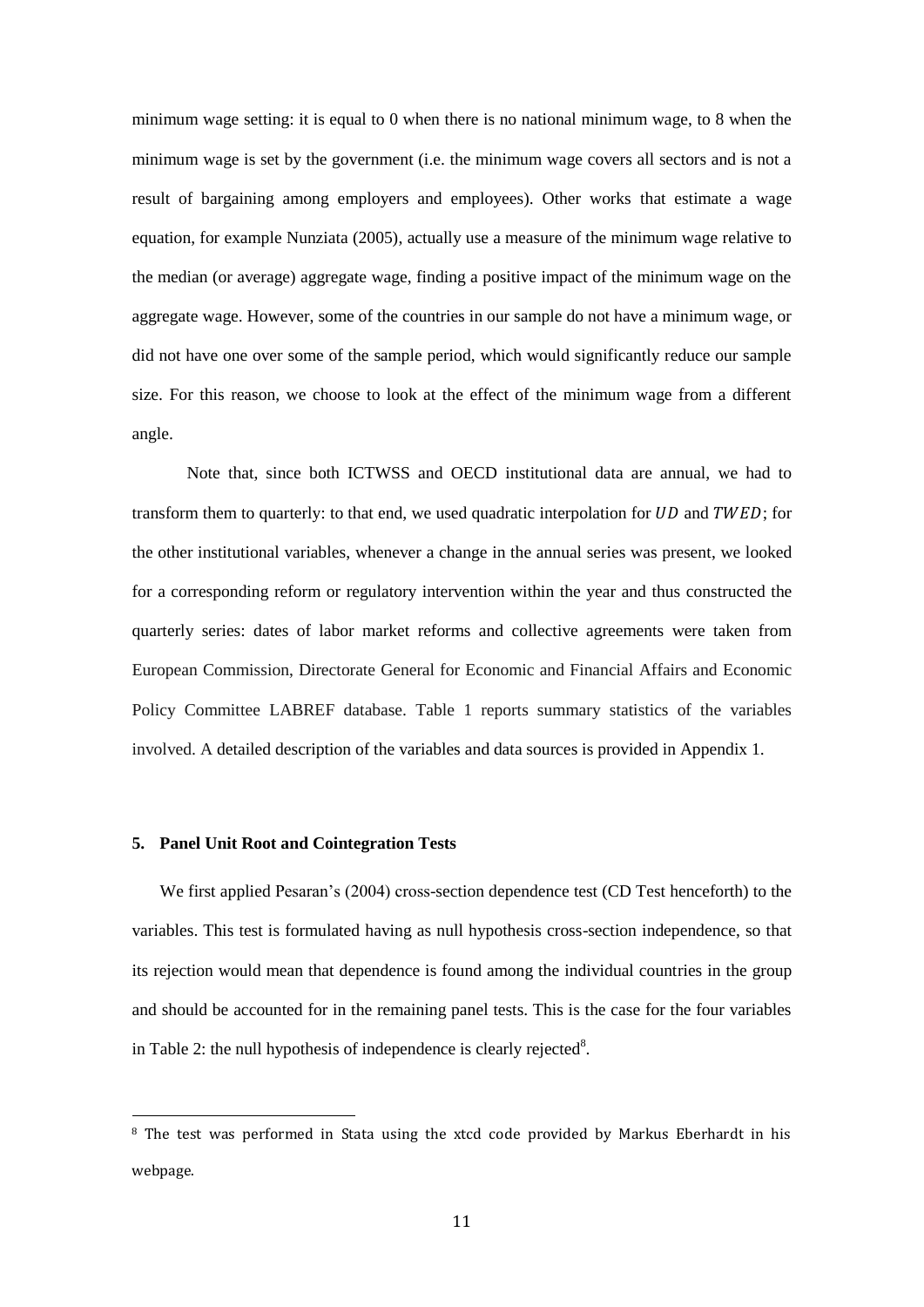Once we have found the presence of dependence in the variables, we have studied their order of integration using two different tests that account for dependence. Both are representative of the "second generation" panel unit root tests<sup>9</sup>. First, we apply Pesaran's  $(2007)$ CADF test. In this case, unlike previous tests that demeaned the series to correct for the existence of dependence among the members of a panel, he augments the standard DF or ADF regressions with the cross-section averages of the lagged levels as well as the first differences of the individual series. Based on this procedure, he suggests developing modified versions of the t-bar test of Im et al. (2003) IPS test, the inverse chi-squared test (the P test) of Maddala and Wu (1999), and the inverse normal Z test suggested by Choi (2001). Pesaran (2007) defines the test statistics for the model with constant, with trend and with constant and trend. The main advantage of Pesaran's CADF test is that is simple and intuitive. Moreover, it is also valid for panels where N and T are of the same order of magnitude. This is frequently the case of panel unit roots applied to macro-variables.

Second, we also apply Bai and Ng (2004), a suitable approach when cross-correlation is pervasive, as in this case. Furthermore, this approach controls for cross-section dependence given by cross-cointegration relationships, potentially possible among our group of countries and variables — see Banerjee et al. (2004). This is clearly the case for wages, but also for the real effective exchange rate. Bai and  $Ng(2004)$  make use of residual factor models to take account of dependence. From a rather general set-up, they allow for the possibility of unit roots and cointegration in the common factors. However, they still assume that  $N/T \rightarrow 0$ , as N and T  $\rightarrow$  1. They apply the principal component procedure to the first-differenced version of the model. Then, they estimate the factor loadings as well as the first differences of the common factors. They decompose  $Y_{i,t}$ , as follows:

$$
Y_{i,t}=D_{i,t}+F_i^{'}\pi_i+e_{i,t}
$$

1

<sup>9</sup> See Breitung and Pesaran (2007) and Choi (2006) for a review of second-generation panel unit root tests.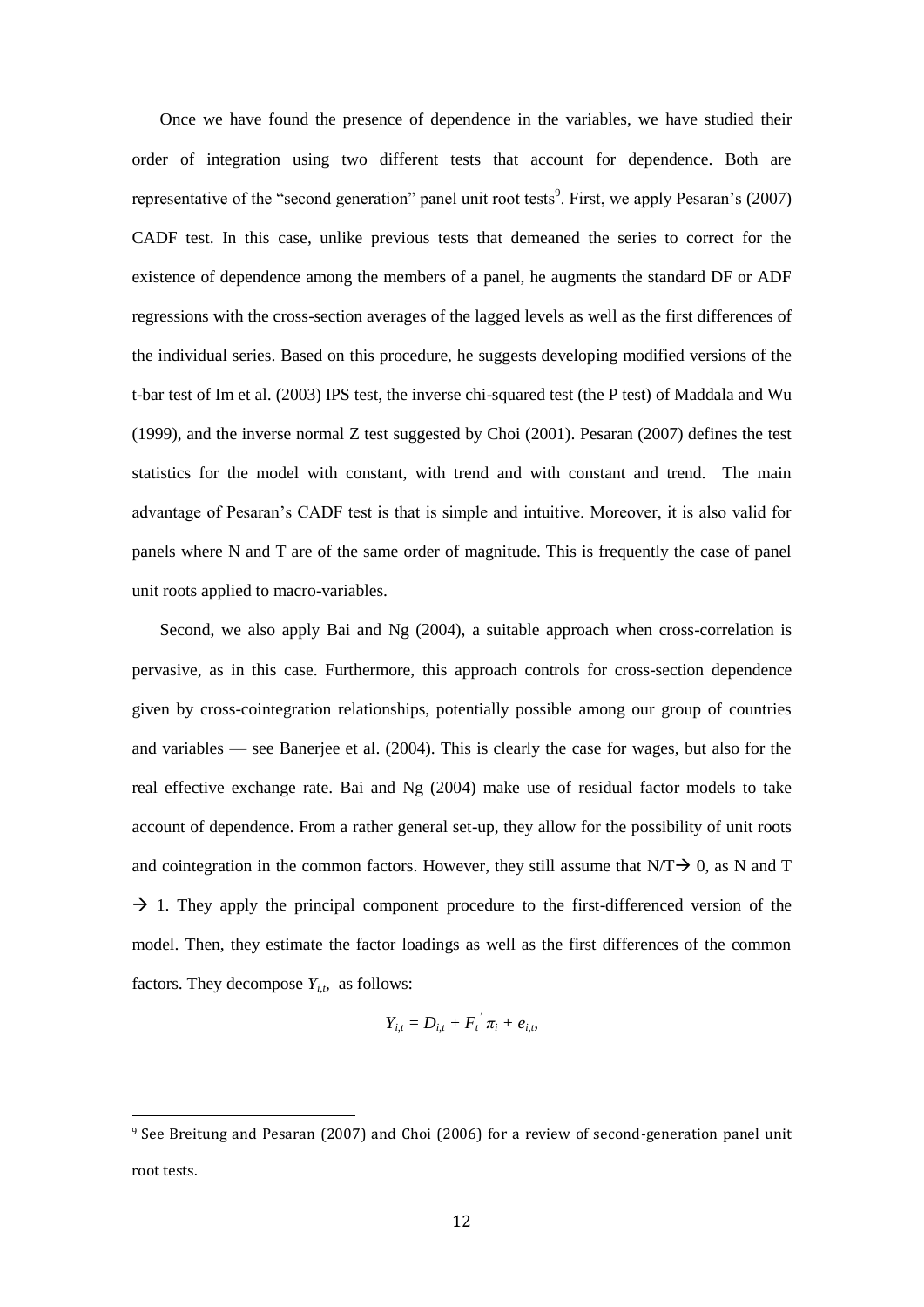with  $t = 1, \ldots, T$ ,  $i = 1, \ldots, N$ , where  $D_{i,t}$  denotes the deterministic part of the model — either a constant or a linear time trend  $-F_t$  is a (r x1)-vector that accounts for the common factors that are present in the panel, and  $e_i$  is the idiosyncratic disturbance term, which is assumed to be cross-section independent. As stated above, unobserved common factors and idiosyncratic disturbance terms are estimated using principal components on the first difference model. For the estimated idiosyncratic component, they propose an ADF test for individual unit roots and a Fisher-type test for the pooled unit root hypothesis  $(P_e)$ , which has a standard normal distribution. The estimation of the number of common factors is obtained using the panel BIC information criterion as suggested by Bai and Ng  $(2002)$ , with a maximum of six common factors.

Bai and Ng (2004) propose several tests to select the number of independent stochastic trends,  $k_l$  in the estimated common factors,  $\hat{F}_t$ . If a single common factor is estimated, they recommend an ADF test whereas if several common factors are obtained, they propose an iterative procedure to select  $k_i$ : two modified Q statistics ( $MQ_c$  and  $MQ_f$ ), that use a nonparametric and a parametric correction respectively to account for additional serial correlation. Both statistics have a non-standard limiting distribution. The null hypothesis of  $k_1 = m$  is tested against the alternative  $k_l < m$  for m starting from  $\hat{k}$ . The procedure ends if at any step  $k_l = m$ cannot be rejected.

The results of the Pesaran (2007) and Bai and Ng (2004) tests are presented Table  $3^{10}$ . The headings CADF(4)<sup>C</sup> and CADF(4)<sup>T</sup> correspond, respectively, to Pesaran's (2007) model with constant and with trend, where the number of lags chosen is  $p=4$ . The null hypothesis of unit root cannot be rejected for any of the variables analysed in the case of the model with constant. When the specification includes a trend, the unit root null is rejected for the real effective exchange rate. The right-hand side of the table is devoted to the results of Bai and Ng (2004) panel unit root test. The number of chosen common factors is the maximum (six) for the two statistics and the first three variables. The exception this time is unemployment, where two

<sup>&</sup>lt;sup>10</sup> The test was performed using Piotr Lewandowski's pescadf.ado Stata code.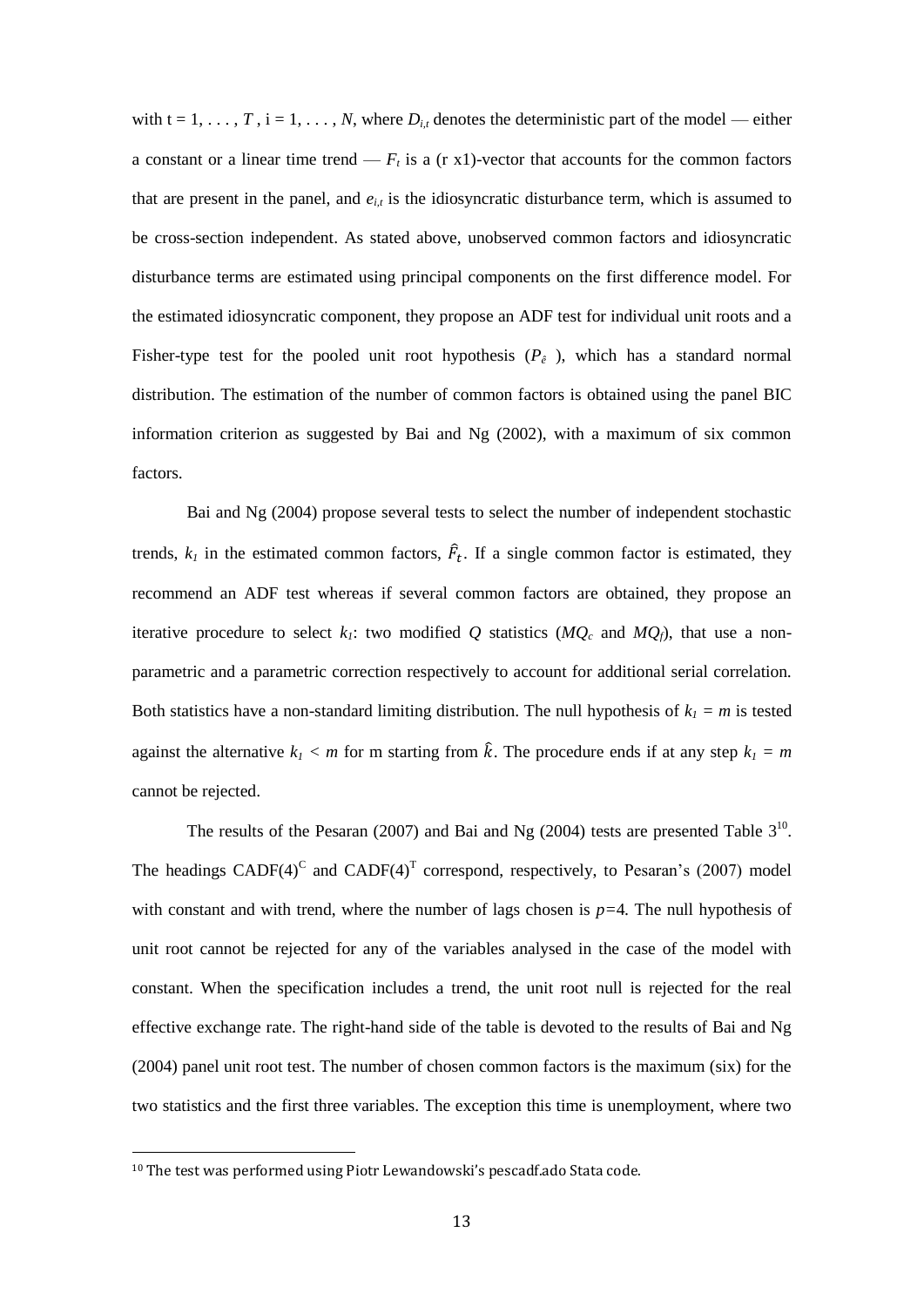factors are found in  $MQ_C$  and three in  $MQ_f$ . Concerning the unit root tests, we find rejection in the idiosyncratic ADF test for the unemployment rate (at 5%), whereas, according to the MQ tests all the common components are non-stationary.

Given our a priori theoretical expectations as exposed in section 2, we are looking for an equilibrium relationship between wages, productivity, the unemployment rate and the real (effective) exchange rate, which can then be augmented to include institutional variables as in equation (3).

The next step in our empirical strategy is to test for cointegration applying the Banerjee and Carrión-i-Silvestre  $(2013)$  test<sup>11</sup>. Using factor models to account for cross-section dependence, they propose a panel test for the null hypothesis of no cointegration allowing for breaks both in the deterministic components and in the cointegrating vector. They propose a test formulated for six different specifications of the deterministic components including a constant, a trend and structural breaks. They then recover the idiosyncratic disturbance terms  $(\tilde{e}_{it})$ through accumulation of the estimated residuals and test for the null of no cointegration against the alternative of cointegration with breaks using the ADF statistic. In our case we concentrate in models with common homogenous structural breaks. As shown in Table 4, using the Banerjee and Carrion (2013) to test for non-cointegration, we apply the statistic based on the accumulated idiosyncratic components,  $Z_j^*$ . We present the test for all possible specifications; in all cases the null hypothesis of non-cointegration is rejected. According to information criteria<sup>12</sup>, the appropriate model could be either Model 3 (constant and trend restricted in the cointegration relation, and a break in both) or Model 6 (the break affects the level, the trend and the cointegrating vector, i.e. a "regime break"). The break is found to be in 2004Q2 in Model 3 and

 $11$  See Appendix 2 for a description of the specified models and the test.

 $12$  Using AIC we would have chosen Model 6, whereas according to BIC the best specification would be Model 3. Therefore, we present the results for both models. Moreover, the comparison between the two models is also interesting, as Model 6 allows for a structural change in the cointegrating relationship. Information criteria results are available from the authors upon request.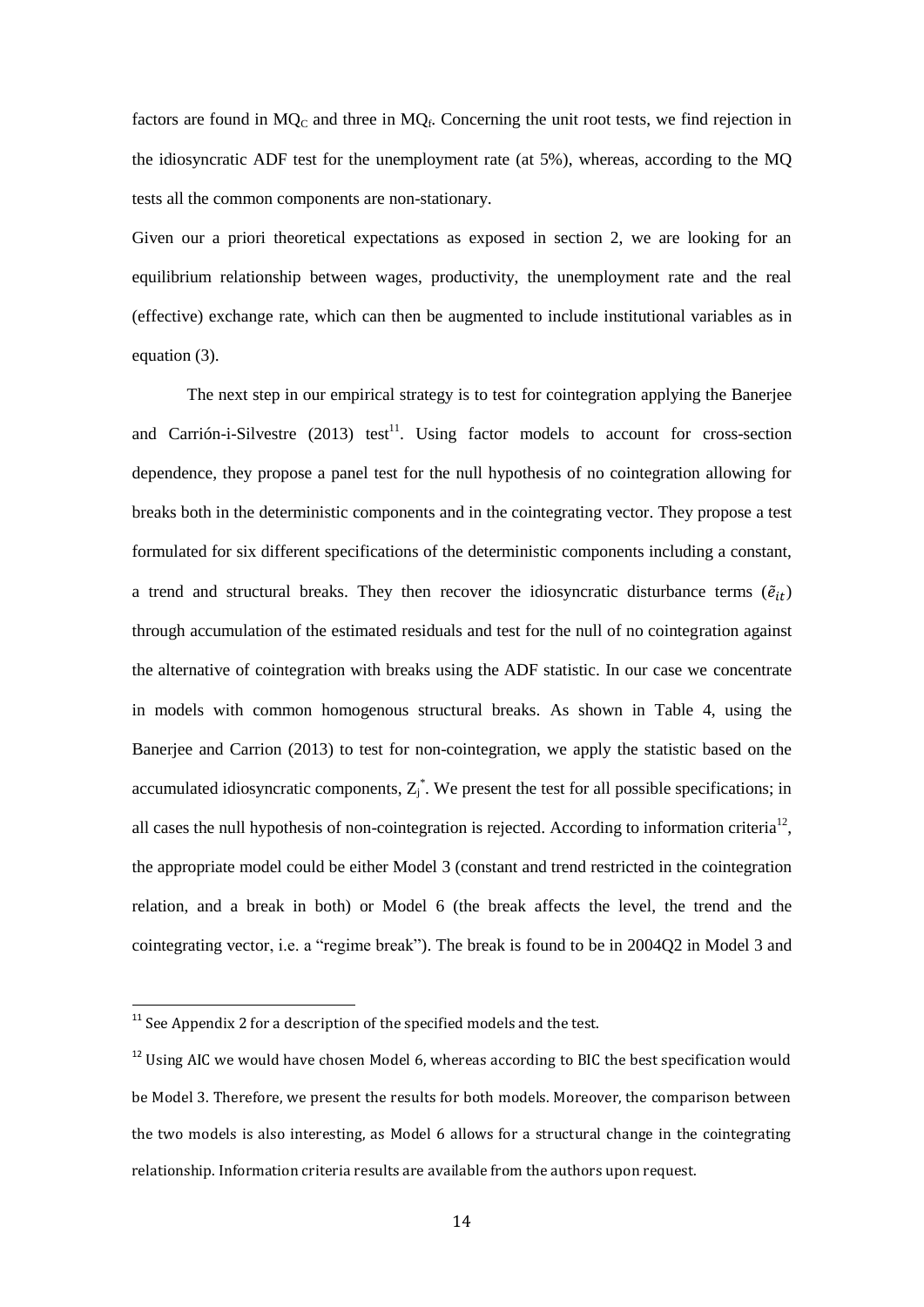2004Q4 using Model  $6^{13}$ . The Banerjee and Carrion (2013) test thus suggests that the preferred models include a trend in the cointegration relation. While including a linear term in the equilibrium relationship may be criticized since it is difficult to interpret economically, on the other hand it allows us to define the cointegration as one between the real wage and trendadjusted productivity (plus other variables), where the trend proxies technological progress $^{14}$ .

### **6. The wage equation of the EMU**

#### *6.1. A break in the constant and the trend*

Following the results of the Banerjee and Carrion-i-Silvestre (2013) test, we estimated equation (3) using the CUP-FM (continuously-updated and fully-modified) and CUP-BC (continuously-updated and bias-corrected) estimators (Bai et al., 2009) for the model with a break in the deterministic components (Model 3). These estimators present several advantages: they are valid when some or all of the common factors are stationary, and also when some of the regressors are stationary; moreover, they are consistent since they correct for serial correlation and endogeneity, which is likely to be present in (3). The results are reported in Table 5 and 6 for equation (2), using a specification without and with institutional variables, respectively.

First of all, let us consider Table 5, where the results of the base wage equation, i.e. including macroeconomic variables prod, unemp and reer only, are reported. All coefficients have the expected sign (and magnitude) and are significant at all significance levels. In particular, the coefficient of *prod* is positive and lower than 1, i.e. productivity increases have a positive effect on wages, but less than proportional. Unemployment has a negative relationship in the long run with the real wage. Interestingly, the estimated long-run elasticity of the real

 $13$  We will discuss on the interpretation of this date in the following section.

<sup>14</sup> Moreover, including a linear term is a standard procedure in cointegration analysis when the variables included exhibit a deterministic trend, other tan a stochastic trend, and the slope of such trend is different across variables. In this case, excluding the trend from the cointegration relation may leave us with residual non-stationarity. See Juselius (2006).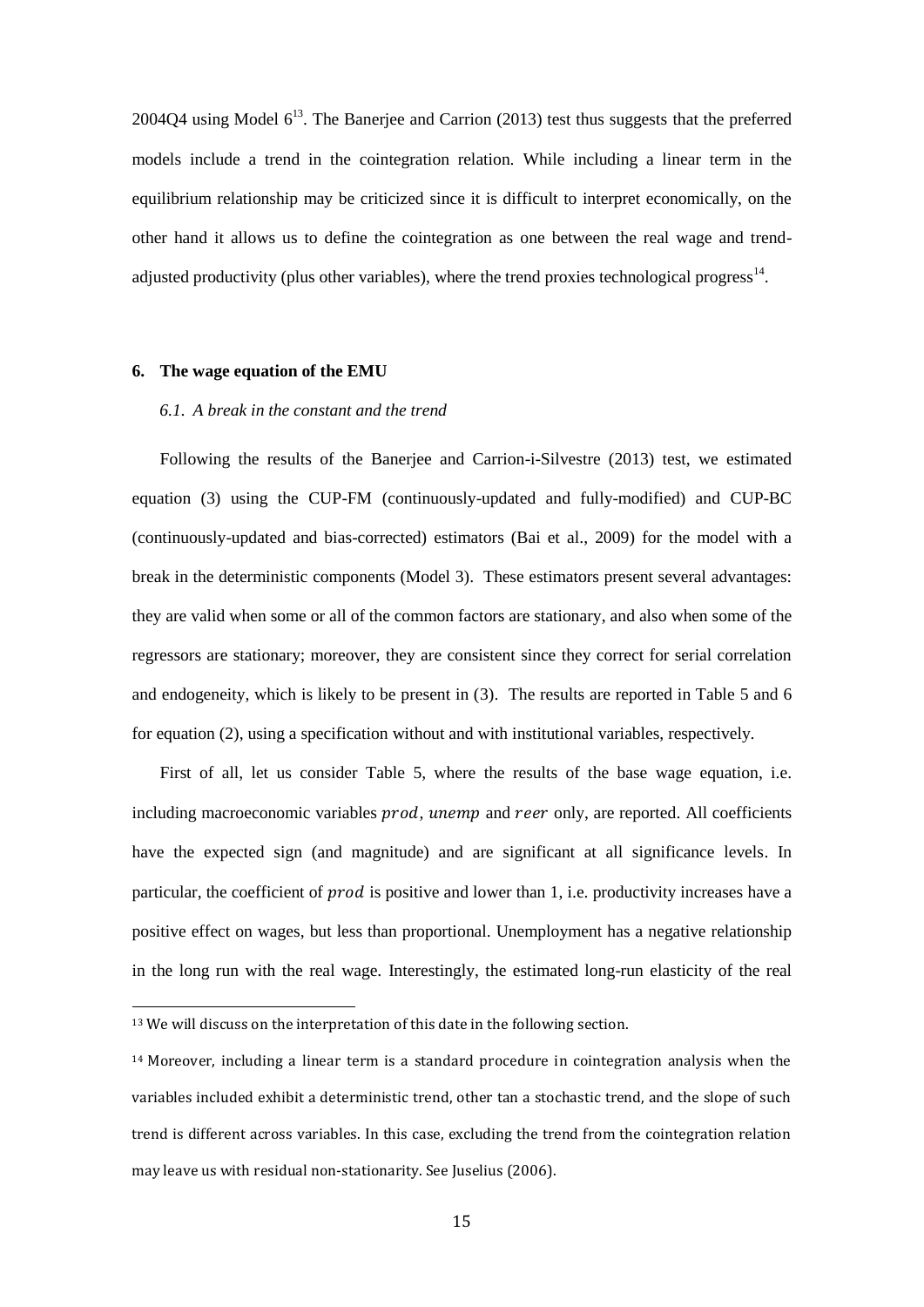wage to unemployment is close to that estimated by Arpaia and Pichelmann (2007). Finally, the coefficient for *reer* is positive and significant: an increase in the REER fosters an increase in real wages, thus the "imported inflation channel" and the "imported intermediate goods channel" indicated in section 3 prevail over the "labor demand" and the "employees' pressure" channel.

We then included institutional variables, and the results are reported in Table 6. We adopt a general-to-specific approach: in Table 6, we first estimate the model including all institutional variables. Then, we eliminate the coefficients with the lowest t-values one at a time as long as they were not significant with neither of the estimators. We estimate the models including, alternatively, (i)  $WCOOR$  and (ii)  $UD$ , because the two variables appear to be collinear. More precisely, the impact of unions' bargaining power on wages is likely to be compensated by coordination.<sup>15</sup> In the first two columns of Table 6, we report the results of the full specification. Since the tax wedge,  $EPL$  and RI do not affect real wages in a significant way, we removed them from the model and we report the results of the estimation with selected variables in the last two columns.

In all cases, previous results on productivity, unemployment and the real exchange rate found in Table 5 are confirmed, although the coefficient of productivity is not always significant in (ii). Interestingly, euro adoption has a positive and significant coefficient: according to our model, the adoption of the euro made real aggregate wages increase by 3-5% depending on the specification. This might be due, for example, to a catch-up of the nominal wages in lower-wage countries (Portugal, Spain and Italy) to those of the "core" of the EMU.

All institutional variables have the expected sign:  $GOVINT$  has a negative and significant coefficient, supporting the idea that a government acting as a social planner (concerned about competitiveness) might foster wage moderation; a wider or more centralized system for minimum wages increases the equilibrium real wage (the coefficient of MWS is positive and significant), while higher coordination in wage bargaining is associated with lower wages. This

<sup>15</sup> See Nunziata (2005), Nickell and Layard (1999) and Boeri, Brugiavini and Calmfors (2001).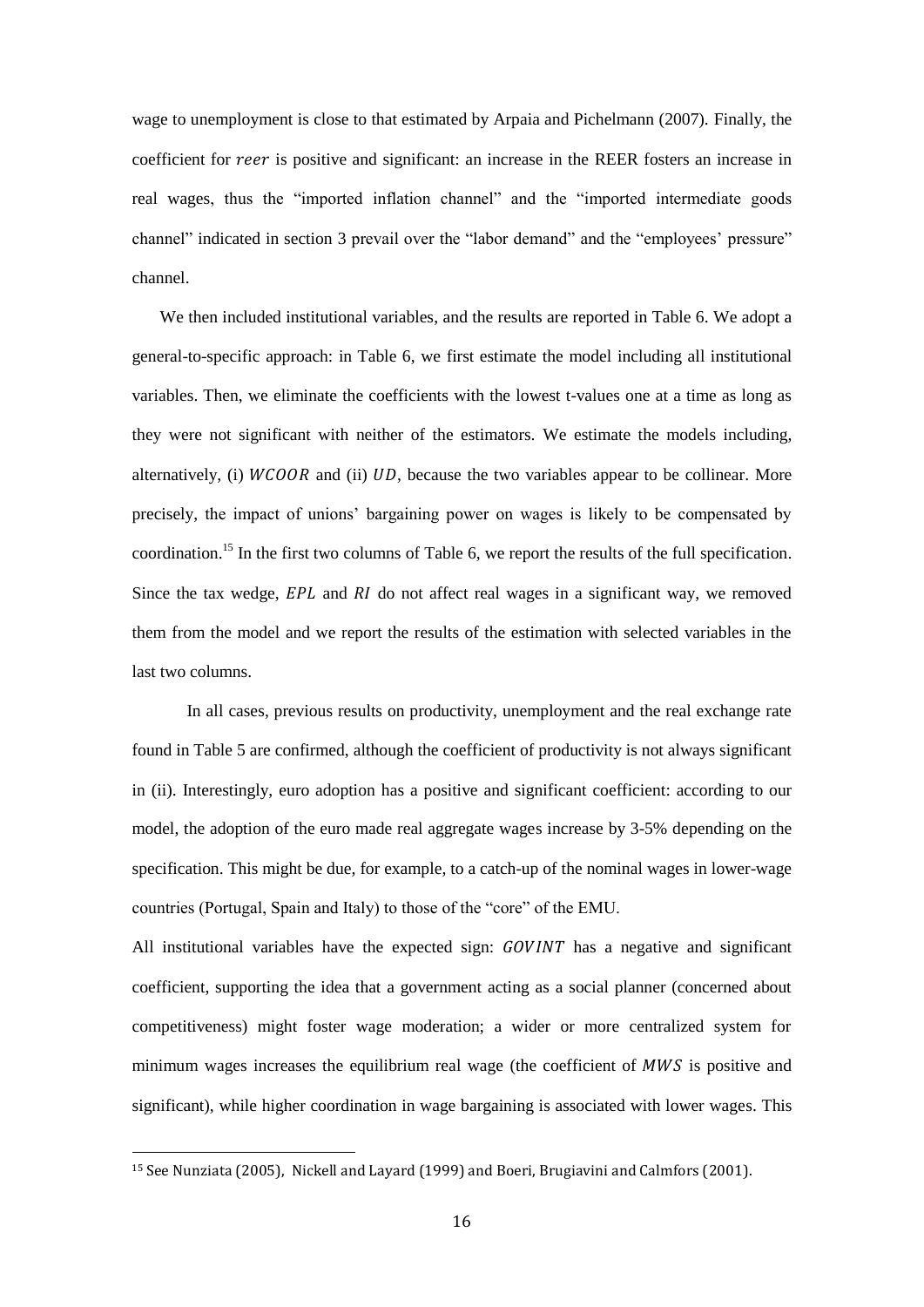confirms again our prior expectation of being located in the right-hand side of Calmfors and Driffill's inverted-U curve.

Union Density  $(UD)$  deserves a specific comment. The variable presents a negative coefficient. This goes against what the *a priori* expectation suggesting that the relationship should be positive: the higher Union Density, the higher the bargaining power of unions and therefore the aggregate wage. On the other hand, this confirms the opposite view that Union leaders may internalize the cost of excessive wage increases, as discussed in section 2 and suggested by Checchi and Nunziata (2011). In this sense, above a certain threshold of union density, an increase in it may trigger wage moderation, a result which is consistent with Checchi and Lucifora's (2002) "good" view of unions, i.e. of unions being welfare-enhancing. Note, moreover, that when  $UD$  is included in place of  $WCOOR$  the coefficient of unemp drops. This might be due to the fact that, as suggested by Booth (1984), if unions are able to obtain preferential treatment for their members, and workers are heterogeneous in terms of risk aversion, other things equal an increase in aggregate unemployment risk raises union density (Booth 1984): thus, there might be a positive relationship between UD and unemp.<sup>16</sup>

#### *6.2. A structural break*

**.** 

The Banerjee and Carrion (2013) test performed in section 4 suggested that a structural break might be present in our relationship. Therefore, we proceed with the estimation of the wage equation including a change in long-run coefficient at the suggested date, 2004Q4. If a regime change is present, our estimates in Tables 5 and 6 would be inconsistent because we are simply averaging across two regimes. Table 7 reports the results of the estimation of the base model with a structural break. Indeed, the story is quite different with respect to Table 5. Note

<sup>16</sup> Nevertheless, there is not a problem of multicollinearity here. Note that the literature on the determinants of union membership is, however, unsettled on the relationship between  $UD$  and unemp. An alternative view suggests that, with high unemployment, unions are less able to influence firms' layoff decisions and therefore the incentive to join them is weaker (Boeri et al. 2001).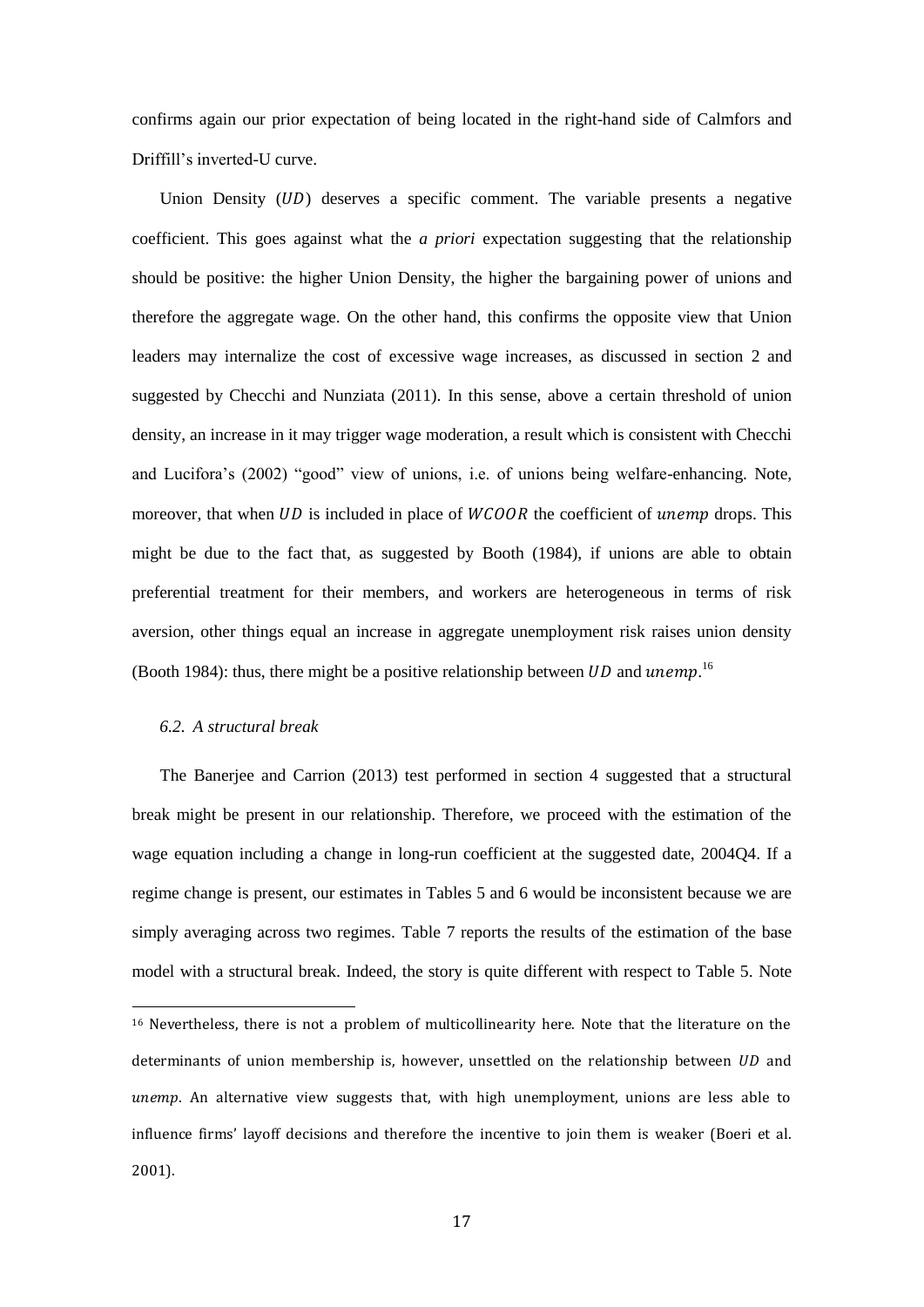that, since the break is represented by a dummy that is equal to one from 2004Q4 onwards, which is then interacted with all the model variables, the value of the long-run coefficient of variable X after the break is given by the sum of the coefficients on X and  $d0404 \times X$ .

While we still have coefficients with the expected sign, we find that (i) the impact of productivity on the long-run real wage before 2004 was lower or even not significant, and it became clearly positive and significant afterwards; (ii) as far as the real exchange rate is concerned, a negative sign prevails since 2004: therefore, the "labor demand" and "employee pressure" channel dominated the others. In this sense, since 2004, wages appear to have been more sensitive to competitiveness changes due to real appreciation/depreciation, since a real appreciation triggered a drop in the long-run wage. We will come back to this point towards the end of the section. In Table 8, we show the results of the estimation of the wage equation with institutional variables including a structural break. Previous results (Table 7) for productivity, unemployment and the real exchange rate are confirmed. Also the dummy "euro adoption" has the same value as in Table 5, and is significant. Looking at the coefficients of institutional variables, we find now a significant role of EPL: employment protection has a positive long-run effect on wages, as we would expect, although only in the second half of the sample, as well as TWEDGE with the expected negative sign. Moreover, our estimates suggest a stronger impact of MWS and after the break (the coefficient of  $MWS \times d0404$  is significant and positive). While government intervention has been wage restraining in the first part of the sample, after the break it is likely to have become insignificant. Interestingly, instead, concertation, that is, involvement of unions in economic policy decisions, which was pushing wages up in the first half of the sample, was wage-restraining after the break.

These results are very interesting because they all seem to point to the same direction. First of all, it is honestly difficult to interpret the 2004 break simply as far as the labor market is concerned. Indeed, the year was characterized by the Eastern enlargement of the EU, which was then completed in 2007 with the accession of Romania and Bulgaria. This supposedly brought about two shocks, on the goods production side and on the labor supply side. On one hand, firms in the Euro Area-11 (and, more generally, in the European Union-15) found themselves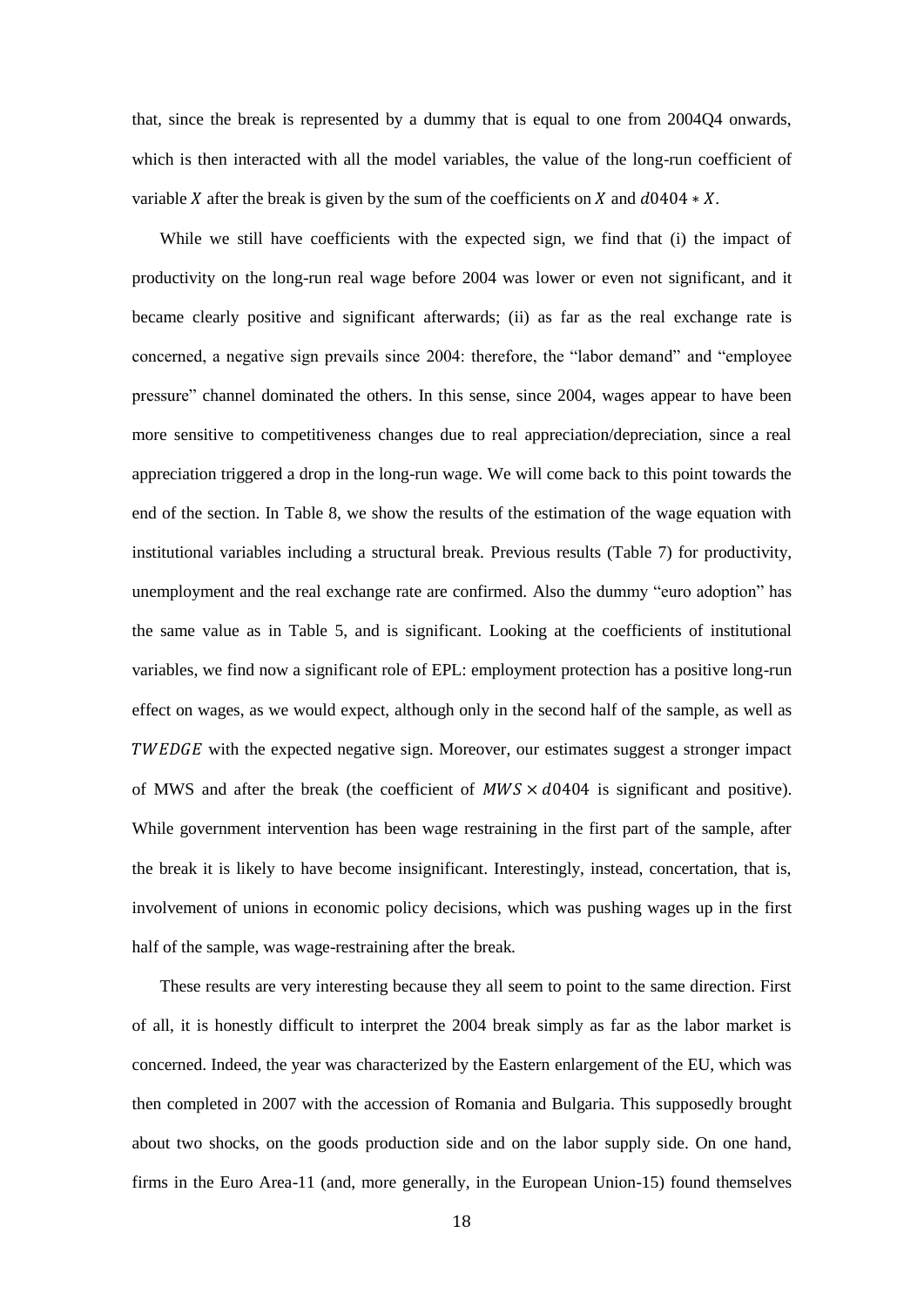with increased product market competition due to the removal of all barriers *vis à vis* Central and Eastern Europe (CEE), although most of the process of trade barriers removal had already been completed in the previous years. On the other hand, free labor mobility from the CEE countries affected labor supply.

At the same time, the degree of openness of EMU-11 economies has largely increased over the sample period. Figure 3 shows the degree of openness of EMU-11 countries in the two subperiods we identified, and it is easy to see that in 2004-2012 it was considerably higher for all countries except Ireland (where it was almost unchanged). In the case of Germany, openness increased as much as 43%, going from 59% of GDP up to 84%, With firms facing increased international competition, it is realistic to think that wage bargaining was less influenced by domestic factors like unions' bargaining power and labor market institutions, and therefore wage developments became more strictly linked to productivity developments (the coefficient on productivity became positive and significant), in an attempt to keep unit labor costs stable; this would explain a wage-moderating effect of concertation mechanisms as well as the change of sign of the coefficient of the real exchange rate, as discussed above.

#### *6.3. Robustness checks*

**.** 

One might argue that, due to second-round effects of wages on prices, the wage affects the real exchange rate and competitiveness as well, and that therefore a problem of simultaneity between the real exchange rate and wages in our model may be present. While our empirical approach takes endogeneity into account, in this section we take a more radical approach by replacing reer with the nominal effective exchange rate, neer<sup>17</sup>. Indeed, we acknowledge that

 $17$  The nominal effective exchange rate is the weighted average of nominal exchange rates with trade partners. Since countries in our sample share have irrevocably fixed the exchange rates with each other since 199802, cross-country differences in the evolution of the neer will only be due to differences in the shares of international trade of their trade partners, and how the euro exchange rate with those trade partners have evolved. Indeed, the cross-country correlation is quite high,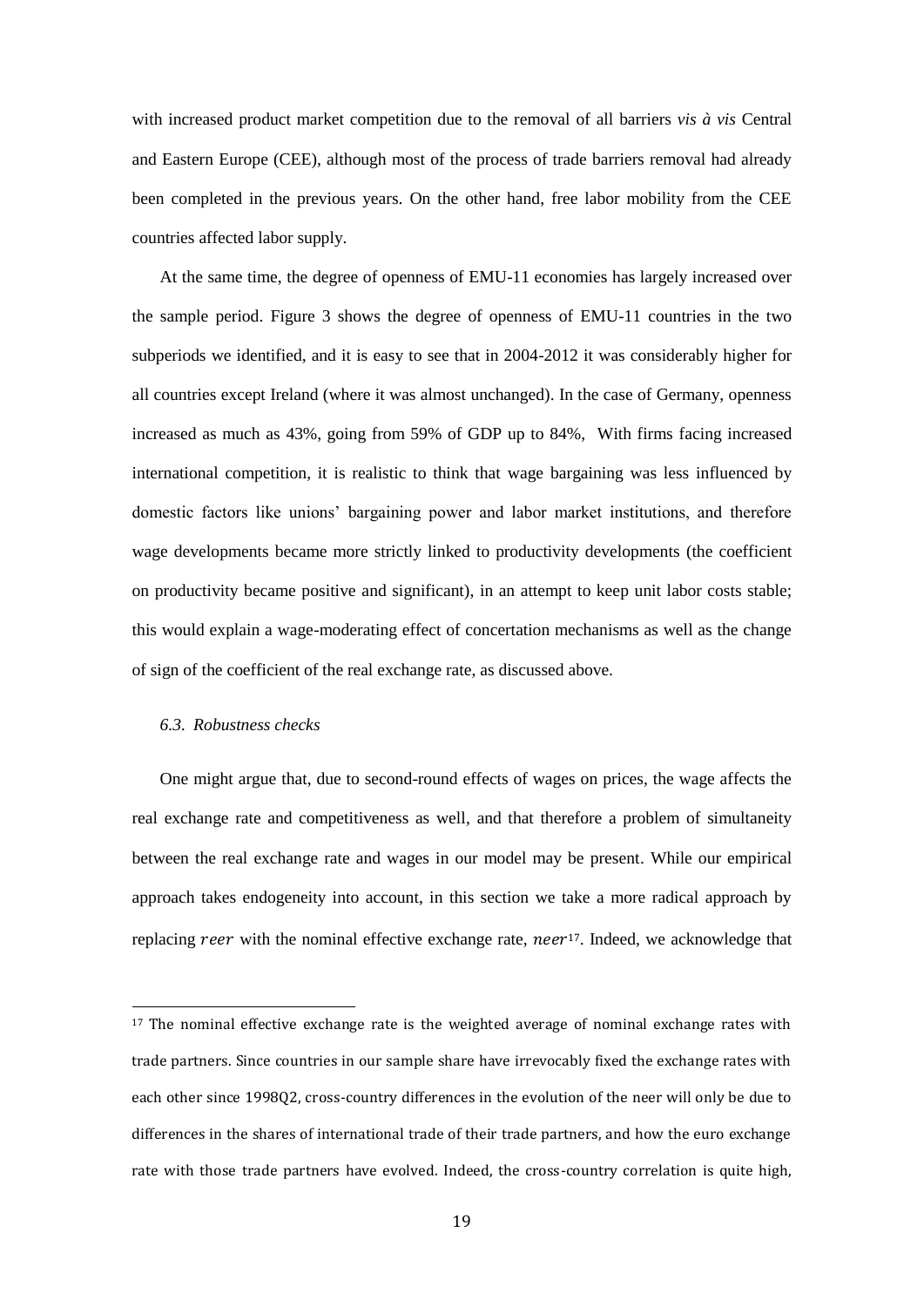what matters for competitiveness is not the nominal exchange rate, but rather the real exchange rate. However, due to price stickiness, movements in the real exchange rate in the short-medium run are driven by nominal exchange rate developments; plus, there is a quite strong positive correlation between the two variables within our sample (about 0.5). Finally, while nominal exchange rate developments, affecting the real exchange rate, may in principle affect the real wage, it can hardly be argued that the reverse is true. Therefore, as a robustness check to estimate the relationship between exchange rates and wages as discussed in Section 2, we use the nominal instead of the real effective exchange rate $^{18}$ .

The results of this robustness check are reported in Table 9, for the model with no institutional variables and with selected institutional variables<sup>19</sup>. The robustness checks confirm our previous results, albeit with some slight differences. As far as the relationship between the exchange rate and the wage is concerned, it is negative throughout the sample; however, the "wage-restraining" role of the exchange rate becomes significantly stronger after 2004, thus confirming our results obtained in the initial model using the real exchange rate, and this result is confirmed both in the model including  $WCOOR$  and that including  $UD$ .

## **7. Conclusions**

**.** 

In this paper, we have estimated an equilibrium wage equation for the Euro Area over the period 1995-2011 using panel cointegration techniques which take into account the issue of cross-section dependence in the data and the presence of breaks in the series and in the

although it ranges from 0.70 (Italy/Luxembourg) to 0.99 (Belgium/Netherlands). Nevertheless, our approach takes cross-sectional dependence into account.

<sup>18</sup> As in Section 4 above, we first performed the cross-section dependence CD test and the PANIC unit root test on neer. We rejected cross-section independence at all significance levels with the former, while we could not reject the existence of a unit root with the latter. Detailed results are available upon request.

<sup>19</sup> We only report, for brevity, the results using Model 6 (Structural break).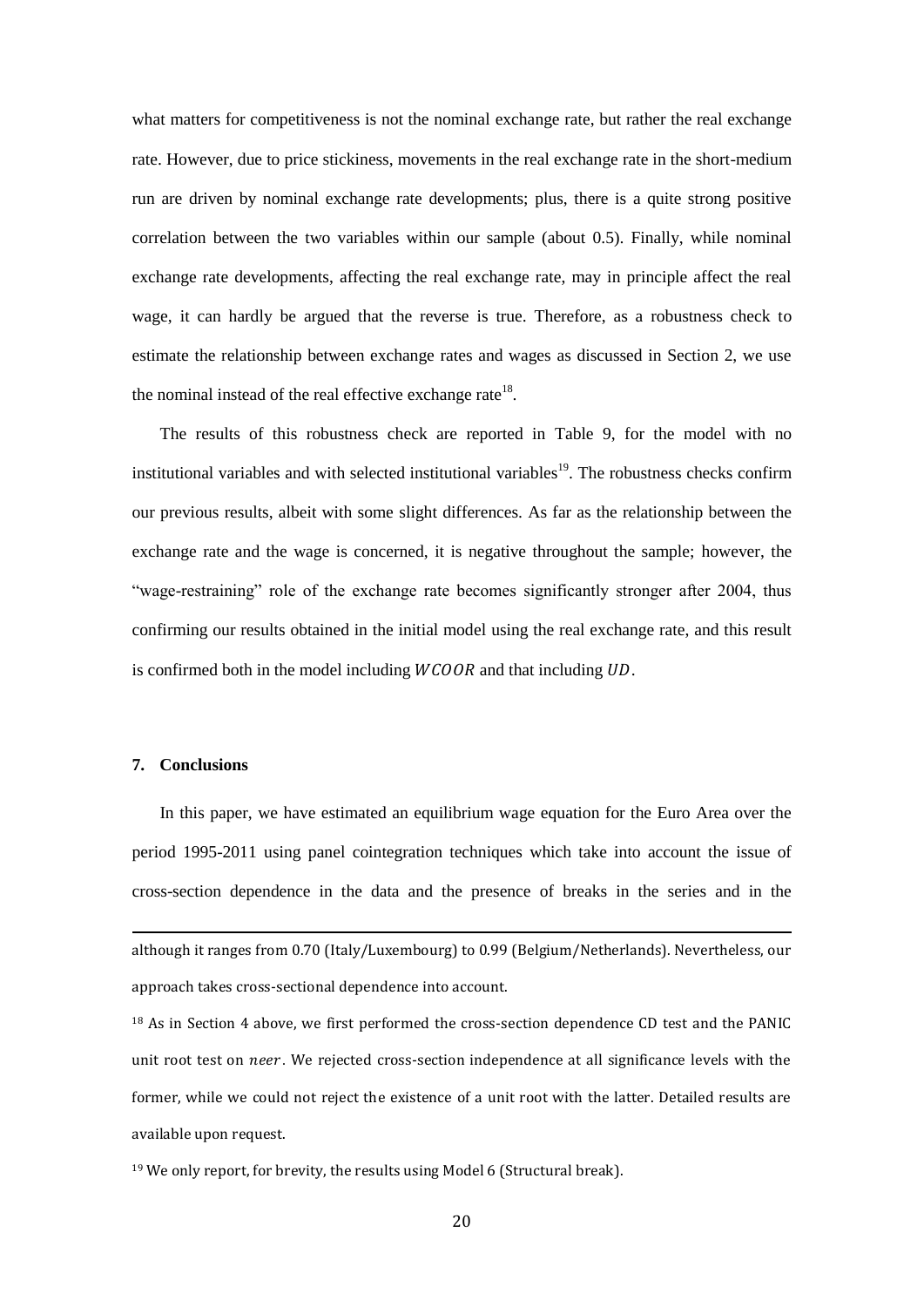cointegration relations. Moreover, we have also included institutional variables in the long-run equation, in order to show how a different design of the labor market, and government policies may be consistent with wage moderation.

The cointegration techniques adopted in the present work allowed us to include a break in the long-run relationships. The break was found to be in 2004 (second or fourth quarter, depending on the chosen model). While, on one hand, it does not seem possible to identify a specific event that triggered this break, on the other hand, the way that the wage equation was affected is very clear: increased labor market flexibility and increased international competition made the long-run real wage more productivity-determined; moreover, the wage tended to adjust to compensate for real exchange rate appreciations (i.e. it dropped when the real exchange rate was above equilibrium) and concertation mechanisms were wage-moderating. Subsequent labor market reforms have restrained the real wage: this last result confirms previous works similar to ours, suggesting that a more flexible labor market is consistent with

wage moderation and, therefore, lower equilibrium unemployment.

We argued in section 6 that increased product competition coming from international trade, as well as higher international labor mobility, both presumably resulting from the 2004 EU eastern enlargement, may have a role in explaining this break, together with the rapid increase in the degree of trade openness of each of the Euro Area-11 countries, except Ireland, over the sample period. Indeed, the changes in the cointegration vector implied by the 2004 regime break, suggest that firms (and unions) became more concerned with the impact that real wage increases have on competitiveness.

Finally, our results have an additional, more general implication which is related to the Lucas (1976) critique: it is crucial to account for a break in the estimation of the long run real wage equation; failure to do so may reduce the power of cointegration tests, as discussed in the literature (see also Banerjee and Carrion-i-Silvestre 2013), and it may also lead to a misinterpretation of the estimated coefficients, as our discussion has demonstrated.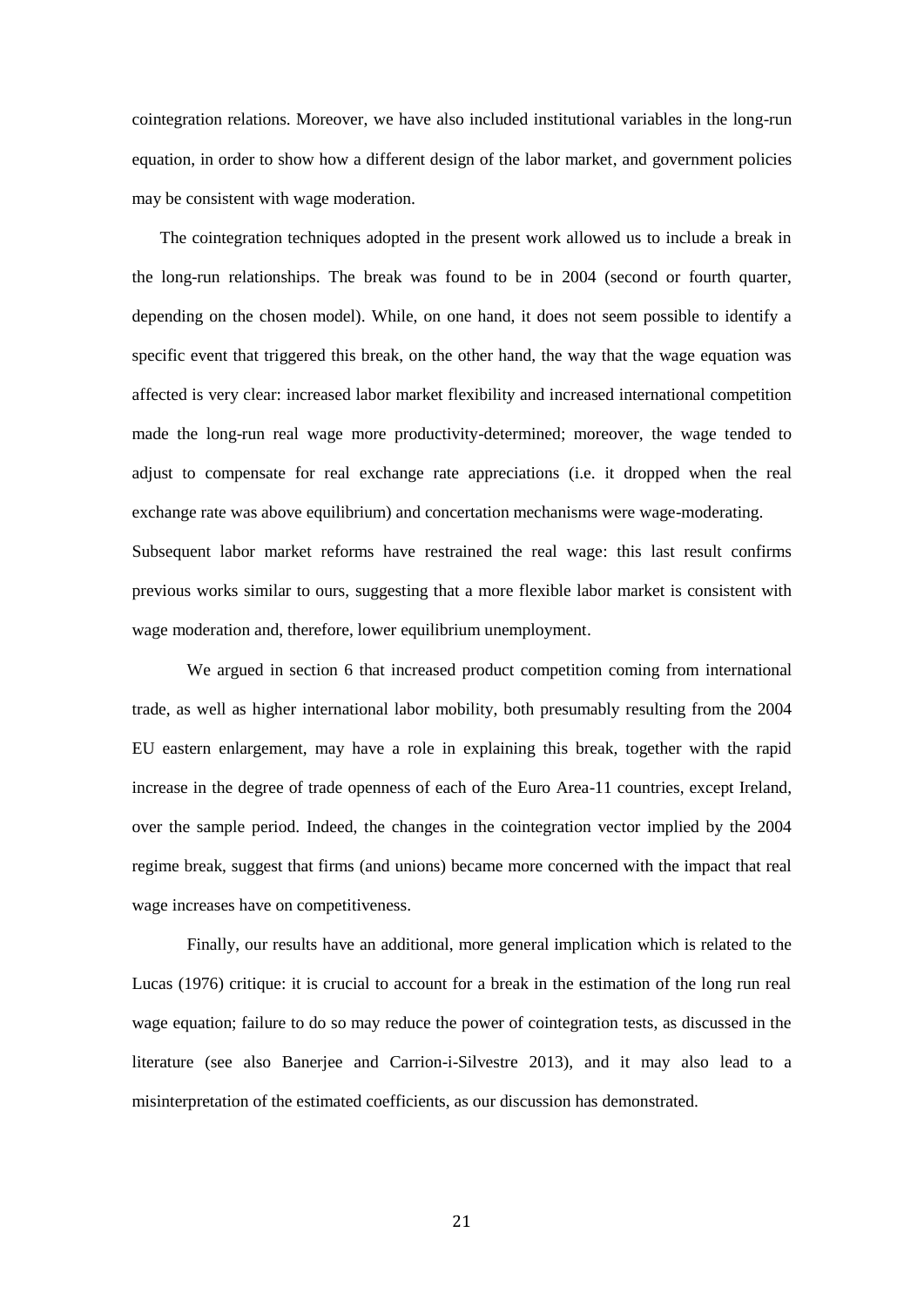#### **Acknowledgements**

The authors gratefully acknowledge the financial support from the MINECO projects ECO2011-30260-C03-01, Generalitat Valenciana Prometeo action 2009/098 and the European Commission (Lifelong Learning Program-Jean Monnet Action references 542457-LLP-1-2013- 1-ES-AJM-CL and 542434-LLP-1-2013-1-ES-AJM-CL). We are thankful to participants to the IVth Workshop in Time Series Econometrics (Zaragoza, April 2-3 2014) for their enlightening comments and also thank Josep Lluís Carrion-i-Silvestre for providing us the computer codes to apply the Banerjee and Carrion (2013) test, as well as for giving us very valuable suggestions and advice. All the remaining errors are ours.

#### **References**

Arpaia, A., Pichelmann, K., 2007. Nominal and Real wage flexibility in the EMU. International Economics and Economic Policy 4(3), 299-328.

Bai, J., Ng, S., 2004. A Panic attack on Unit Rooots and Cointegration, Econometrica 72(4), 1127-1177.

Bai, J., Kao, C., Ng, S., 2009. [Panel cointegration with global stochastic trends.](http://ideas.repec.org/a/eee/econom/v149y2009i1p82-99.html) [Journal of](http://ideas.repec.org/s/eee/econom.html)  [Econometrics](http://ideas.repec.org/s/eee/econom.html) 149, 82-99.

Banerjee, A., Carrion-i-Silvestre, J.L., 2013. Cointegration in panel data with structural breaks and cross-section dependence. *Forthcoming* Journal of Applied Econometrics, DOI: 10.1002/jae.2348.

Bell, B., Nickell, S., Quintini, G., 2002. Wage equations, wage curves and all that. Labour Economics 9 (3), 341-360.

Belot, M., Van Ours, J.C., 2004. Does the recent success of some OECD countries in lowering their unemployment rates lie in the clever design of their labor market reforms? Oxford Economic Papers 56(4), 621-642.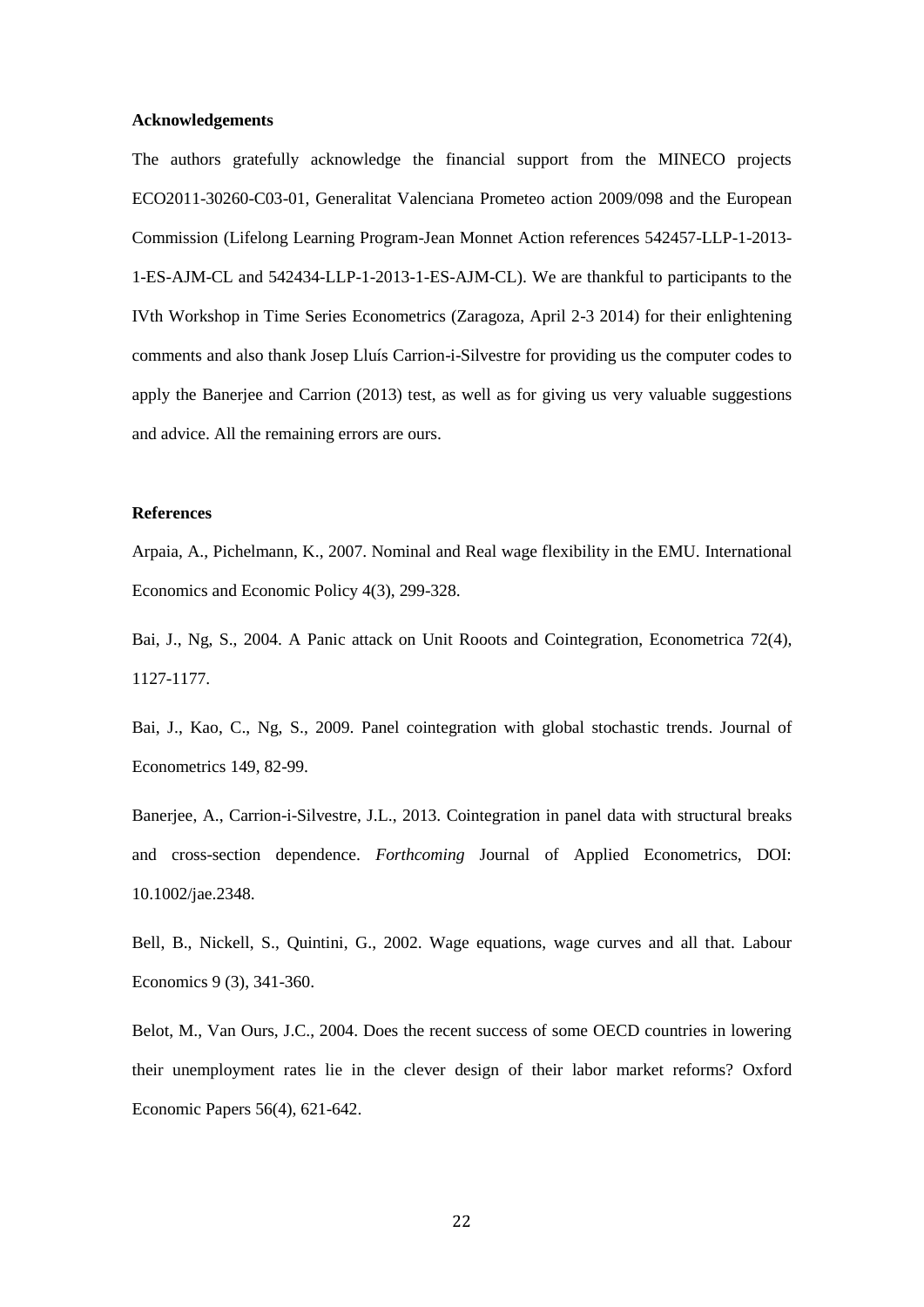Blanchard, O., Katz, L.F., 1999. Wage Dynamics: Reconciling Theory and Evidence. American Economic Review 89(2), 69-74.

Blanchard, O., 2000. The Economics of Unemployment. Shocks, institutions and interactions. Lionel Robbins Lectures, London School of Economics*.*

Blanchflower, D.G., Oswald, A.J., 1994. The wage curve. MIT Press, Boston.

Boeri, T., Brugiavini, A., Calmfors, L., 2001. The role of unions in the Twenty-first century –  $A$ report for the Fondazione Rodolfo Debenedetti, Oxford University Press, Oxford.

Booth, A., 1984. A public choice model of trade union behaviour and membership. Economic Journal 94, 883-98.

Borghans, L., Kriechel, B., 2009. Wage structure and labor mobility in the Netherlands, 1999- 2003. In Lazear, E.P., Shaw K.L. (Eds.), The Structure of wages: an International Comparison. University of Chicago Press, Chicago.

Breitung J., Pesaran, M.H., 2007. Unit roots and cointegration in panels. In Mátyás L, Sevestre, P. (Eds.): The Econometrics of Panel Data: Fundamentals and Recent Developments in Theory and Practice. Kluwer, Dordrecht.

Calmfors, L., Driffill, J., 1988. Bargaining structure, corporatism, and macroeconomic performance. Economic Policy 6, 14-61.

Calmfors, L., Larsson, A., 2011. 2013. Pattern Bargaining and Wage Leadership in a Small Open Economy. Scandinavian Journal of Economics. 115(1), 109-140.

Campa, J. M., Goldberg, L. S. 2001. Employment Versus Wage Adjustment and the U.S. Dollar. The Review of Economics and Statistics 83(3), 477–89.

Checchi, D., Nunziata, L., 2011. Models of unionism and unemployment. European Journal of Industrial Relations 17(2), 141-152.

Choi, I., 2006. Nonstationary panels. In: Mills, T.C., Patterson, K. (Eds.), Palgrave Handbooks of Econometrics*,* vol. 1,. Palgrave Macmillan, Basingstoke, 511–539.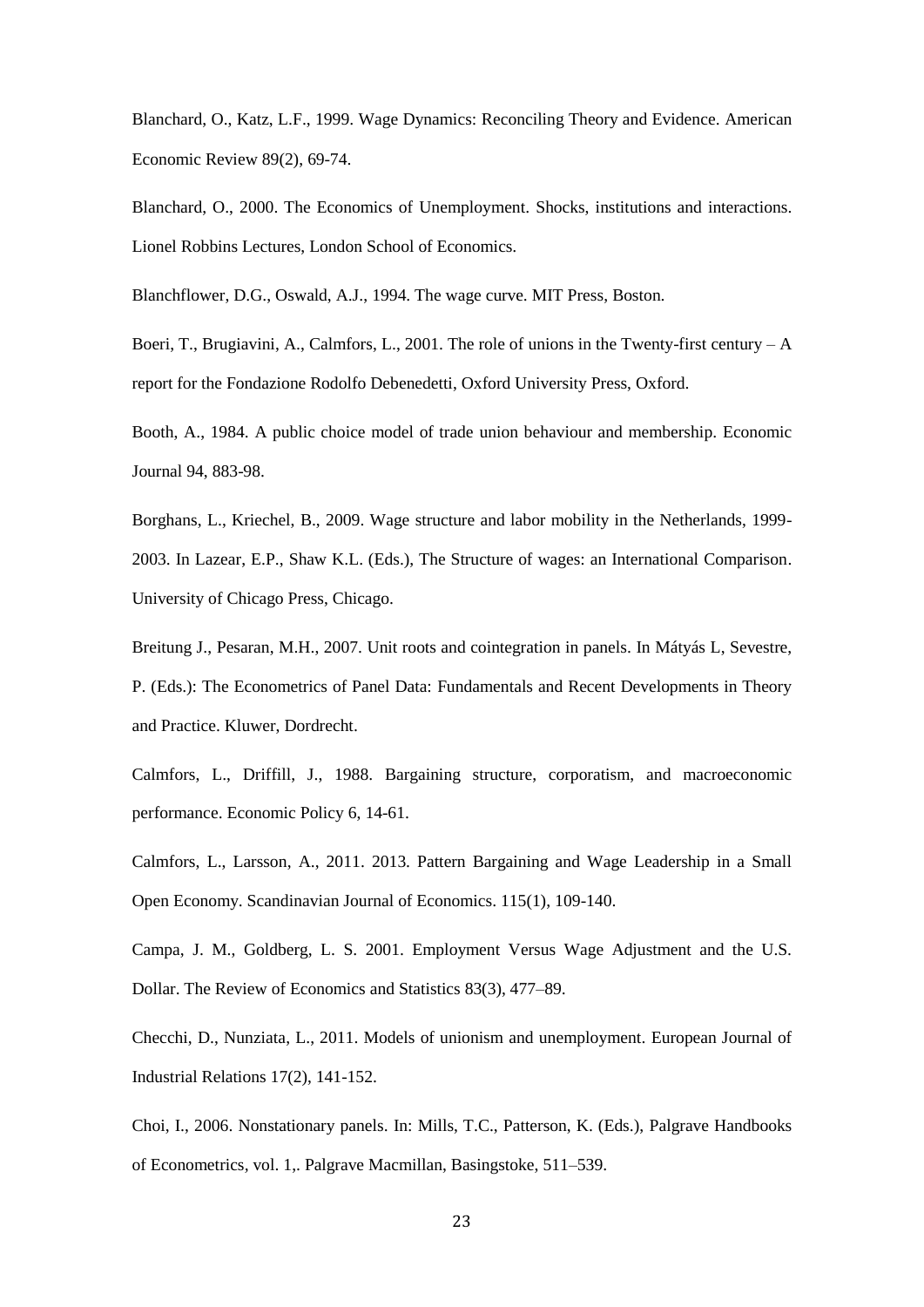Demekas, D.G., Kontolemis, Z.G., 2000. Government employment and wages and labour market performance. *Oxford Bulletin of Economics and Statistics* 62(3), 391-415.

Egger, H., Etzel, D., 2012. The Impact of Trade on Employment, Welfare, and Income Distribution in Unionized General Oligopolistic Equilibrium. European Economic Review 56, 1119–1135.

Felbermayr, G., Hauptmann, A., Schmerer, H.J., 2014. International Trade and Collective Bargaining Outcomes: Evidence from German Employer – Employee Data. The Scandinavian Journal of Economics 116(3), 820-837.

Jaumotte, F., Morsy, H., 2012. Determinants of Inflation in the Euro Area: the Role of Labor and Product Market Intitutions. WP/12/37, International Monetary Fund.

Lucas, R., 1976. Econometric Policy Evaluation: A Critique. In Brunner, K.; Meltzer, A. The Phillips Curve and Labor Markets. Carnegie-Rochester Conference Series on Public Policy 1. New York: American Elsevier. pp. 19–46.

Nickell, S.J., 1998. Unemployment: questions and some answers. The Economic Journal 108, 802-816.

Nickell, S.J., Layard, R., 1999. Labour market institutions and economic performance. In: Ashenfelter, O. Layard, R. (Eds), *Handbook of Labor Economics.* North-Holland Press, Amsterdam.

Nunziata, L., 2005. Institutions and wage determination: a multi-country approach. Oxford Bulletin of Economics and Statistics 67(4), 435-466.

Oswald, A.J., 1979. Wage determination in an economy with many trade unions. Oxford Economic Papers 31(3), 369-385.

Phelps, E. S., 1994. Structural Slumps. The modern equilibrium theory of unemployment, interest and assets*.* Harvard University Press, Cambridge MA.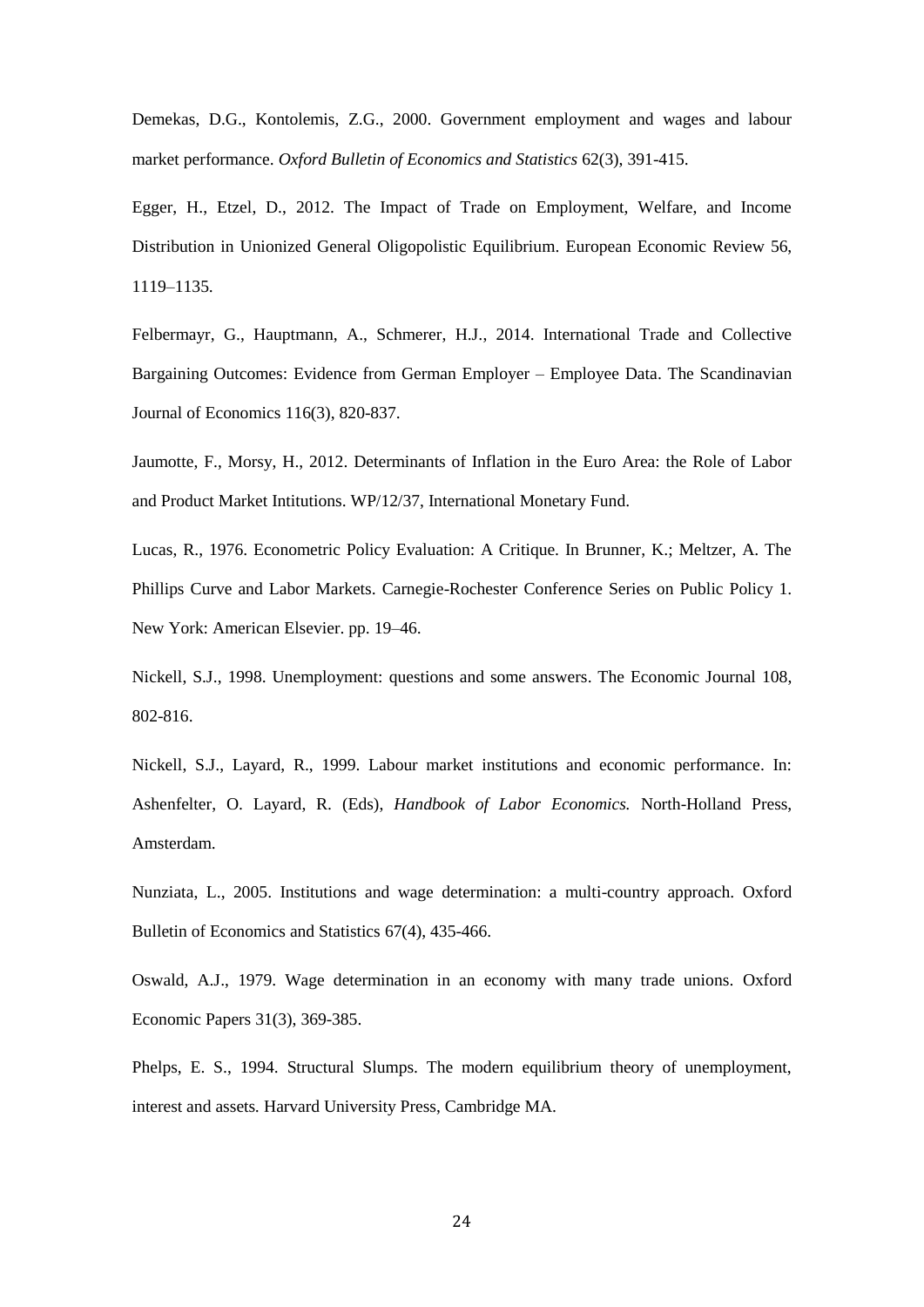Robertson, R., 2003. Exchange Rates and Relative Wages: Evidence from Mexico. North American Journal of Economics and Finance 14, 25–48.

Sargan, J.D., 1964. Wages and Prices in the United Kingdom: a study in econometric methodology. Reprinted in: Hendry, D.F., Wallis, K.F. (Eds.), 1984. Econometrics and Quantitative Economics. Basil Blackwell, Oxford.

Visser, J., 2011. ICTWSS: Database on Institutional Characteristics of Trade Unions, Wage Setting, State Intervention and Social Pacts in 34 countries. Version 3 – May 2011. Amsterdam Institute for Advanced Labour Studies, University of Amsterdam.

## **Appendix A. Series definition**

| unemp               | unemployment rate. Source: Eurostat.                                              |
|---------------------|-----------------------------------------------------------------------------------|
| comp_emp            | total compensation of employees. Source: Eurostat.                                |
| $emp_p$             | thousands of persons employed. Source: Eurostat.                                  |
| reer                | ULC-deflated real effective exchange rate. Source: IFS.                           |
| neer                | Nominal Effective Exchange Rate. Source: Eurostat.                                |
| <b>WCOOR</b>        | Coordination of wage bargaining. Source: ICTWSS Database.                         |
| EPL                 | Employment Protection Legislation. $0 =$ minimum employment protection; 5         |
|                     | $=$ maximum employment protection. Source: OECD.                                  |
| $r_{\text{1}}$ comp | real compensation per employee: $ln(comp\_emp) - ln(emp_p) - ln(CPI)$ .           |
|                     | CPI is seasonally adjusted using TRAMO/SEATS,                                     |
| prod                | labor productivity per worker: $ln(gdp) - ln(emp_p)$                              |
| UD                  | union density (in %). Source: ICTWSS Database.                                    |
| <b>GOVIN</b>        | Government intervention in wage bargaining                                        |
| RI                  | Routine involvement of unions and employers in government decisions on            |
|                     | social and economic policy. Discrete variable going from 0 (no concertation)      |
|                     | to 1 (partial/infrequent concertation) to 2 (full, regular concertation). Source: |
|                     | <b>ICTWSS Database.</b>                                                           |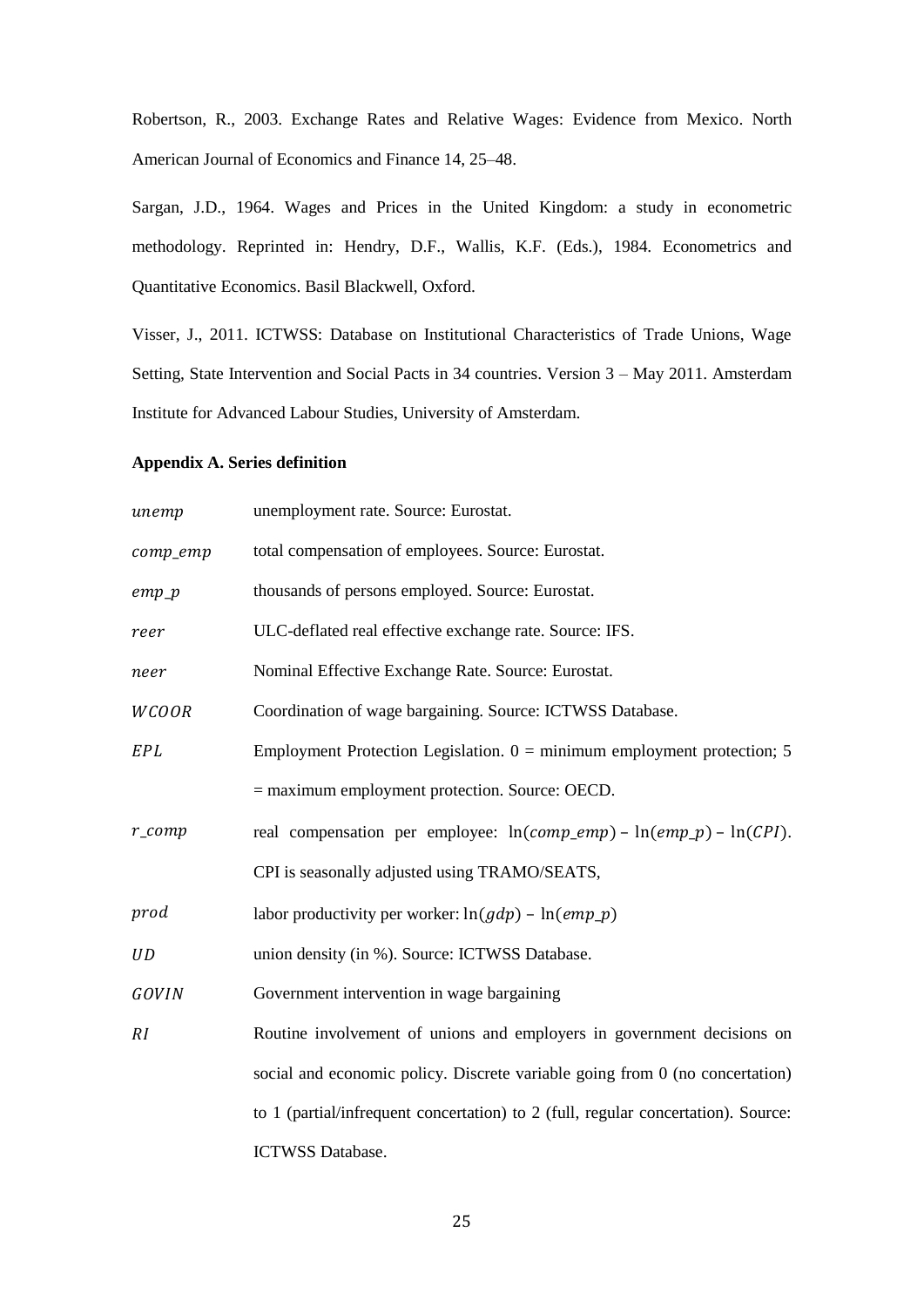- $MWS$  Minimum wage setting.  $0 = no$  minimum wage ...  $8 = \text{minimum}$  wage is set by government, with no fixed rule. Source: ICTWSS Database.
- TWED Tax wedge: (direct taxes/employees compensation) + (indirect taxes subsidies) / private consumption expenditure + (social security contributions)/(employees' compensation – social security contributions). Source: AMECO, Eurostat and our calculations.

# **Appendix B – The Banerjee and Carrion (2013) Cointegration Test with breaks and dependence**

Banerjee and Carrion-i-Silvestre (2013) propose a panel test for the null hypothesis of no cointegration allowing for breaks both in the deterministic components and in the cointegrating vector, also accounting for the presence of cross-section dependence using factor models. They define a *(m x 1)* vector of non-stationary stochastic process,  $Y_{it} = (y_{it}, x_{it})$  whose elements are individually *I*(1) with the following Data Generating Process:

$$
y_{it} = D_{it} + x'_{it} \delta_{it} + u_{it}
$$
 (A.1)

The general functional form for the deterministic term  $D_{it}$  is given by:

$$
D_{it} = \mu_i + \beta_i t + \sum_{j=1}^{m_i} \theta_{ij} D U_{ijt} + \sum_{j=1}^{m_i} \gamma_{ij} D T_{ijt}
$$
\n(A.2)

Where  $DU_{i} = 1$  and  $DT_{i} = (t - T_{it}^b)$  for  $t > T_{it}^b$  and 0 otherwise,  $T_{it}^b = \lambda_{ii}^b T$  denotes the timing of the *j*-th break,  $j = 1,..., m_i$ , for the i-th unit,  $i = 1,..., N$ ,  $\lambda_{ij}^b T \in \Lambda$ , being  $\Lambda$  a closed subset of  $(0,1)$ . The cointegrating vector is a function of time so that

$$
\delta_{it} = \begin{cases}\n\delta_{i1} T_{i0}^c < t \le T_{i1}^c \\
\delta_{i2} T_{i1}^c < t \le T_{i2}^c \\
\vdots \\
\delta_{ij} T_{i,j-1}^c < t \le T_{ij}^c \\
\vdots \\
\delta_{in_i+1} T_{in_i}^c < t \le T_{in_i+1}^c\n\end{cases} \tag{A.3}
$$

with  $T_{i0}^c = 0$  and  $T_{i,n+1}^c = T$ , where  $T_{ii}^c = \lambda_{ii}^c T$  denoting the *j*-th time of the break,  $j = 1,...,n_i$ , for the *i*-th unit,  $i = 1, ..., N$ , for the  $i -$ th unit,  $i = 1, ..., N$   $\lambda_{ij}^c \in \Lambda$ .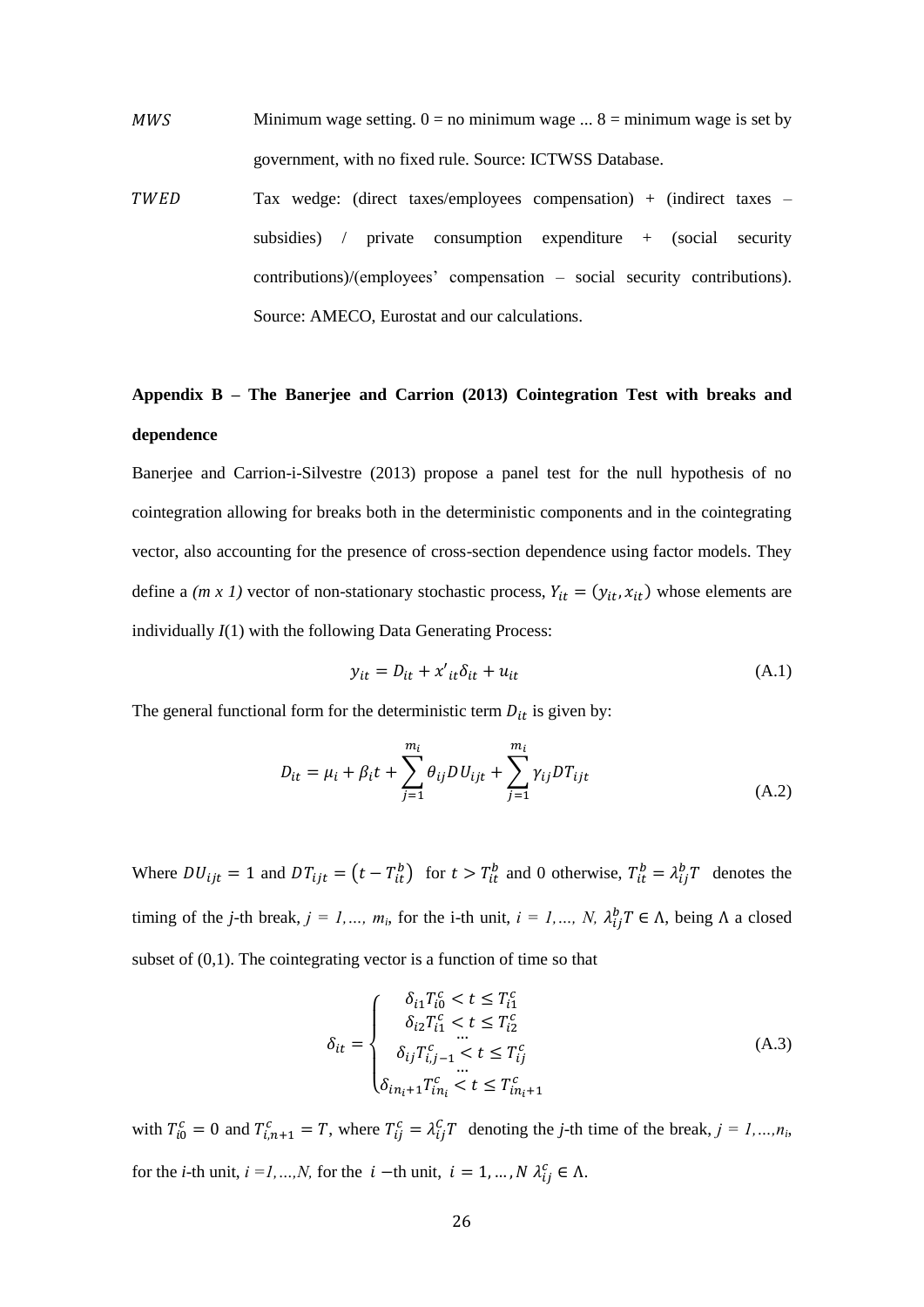Banerjee and Carrion-i-Silvestre (2013) propose six different model specifications:

**Model 1.**, No linear trend  $\cdot \theta_{ij} = \beta_i = \gamma_{i,j} = 0 \ \forall i, j \text{ in (A.2)}$  – and stable cointegrating vector - $\delta_{ij} = \delta_i \ \forall j$  in [A.3].

**Model 2.** Stable trend  $\cdot \theta_{ij} = 0$ ;  $\beta_i \neq 0$   $\forall i$  and  $\gamma_{i,j} = 0$   $\forall i, j$  in (A.2) – and stable cointegrating vector  $-\delta_{ij} = \delta_i \ \forall j$  in [A.3].

**Model 3. Changes in level and trend**  $\cdot$  $\theta_{ij} \neq 0$ **;**  $\beta_i \neq \gamma_{i,j} \neq 0$   $\forall i, j$  in (A.2) – and stable cointegrating vector -  $\delta_{ij} = \delta_i \ \forall j$  in [A.3].

**Model 4.** No linear trend -  $\beta_i = \gamma_{i,j} = 0 \ \forall i, j$  in (A.2) but presence of multiple structural breaks that affect both the level and the cointegrating vector of the model.

**Model 5.** Stable trend  $\beta_i \neq 0$   $\forall i$  and  $\gamma_{i,j} = 0$   $\forall i, j$  in (A.2) with multiple structural breaks that affect both the level and the cointegrating vector of the model.

**Model 6.** Changes in the level, trend and in the cointegrating vector. No constraints are imposed on the parameters of equations (A.2) and (A.3).

The common factors are estimated following the method proposed by Bai and Ng (2004). They start by computing the first difference of the model; then, they take the orthogonal projections and estimate the common factors and the factor loadings using principal components.

In any of these specifications, Banerjee and Carrion-i-Silvestre (2013) recover the idiosyncratic disturbance terms  $(\tilde{e}_{it})$  through accumulation of the estimated residuals and propose testing for the null of no cointegration against the alternative of cointegration with break using the ADF statistic. The null hypothesis of a unit root can be tested using the pseudo *t*-ratio  $t_{\tilde{e}}^j = (\lambda_i)$ ,  $c, \tau, \gamma$ . The models that do not include a time trend (Models 1 and 4) are denoted by  $c$ . Those that include a linear time trend with stable trend (Models 2, and 5) are denoted by  $\tau$  and, finally,  $v$  refers to the models with a time trend with changing trend (Models 3 and 6). When common (homogeneous) structural breaks are imposed to all the units of the panel (although with different magnitudes), we can compute the statistic for the break dates, where the break dates are the same for each unit, using the idiosyncratic disturbance terms.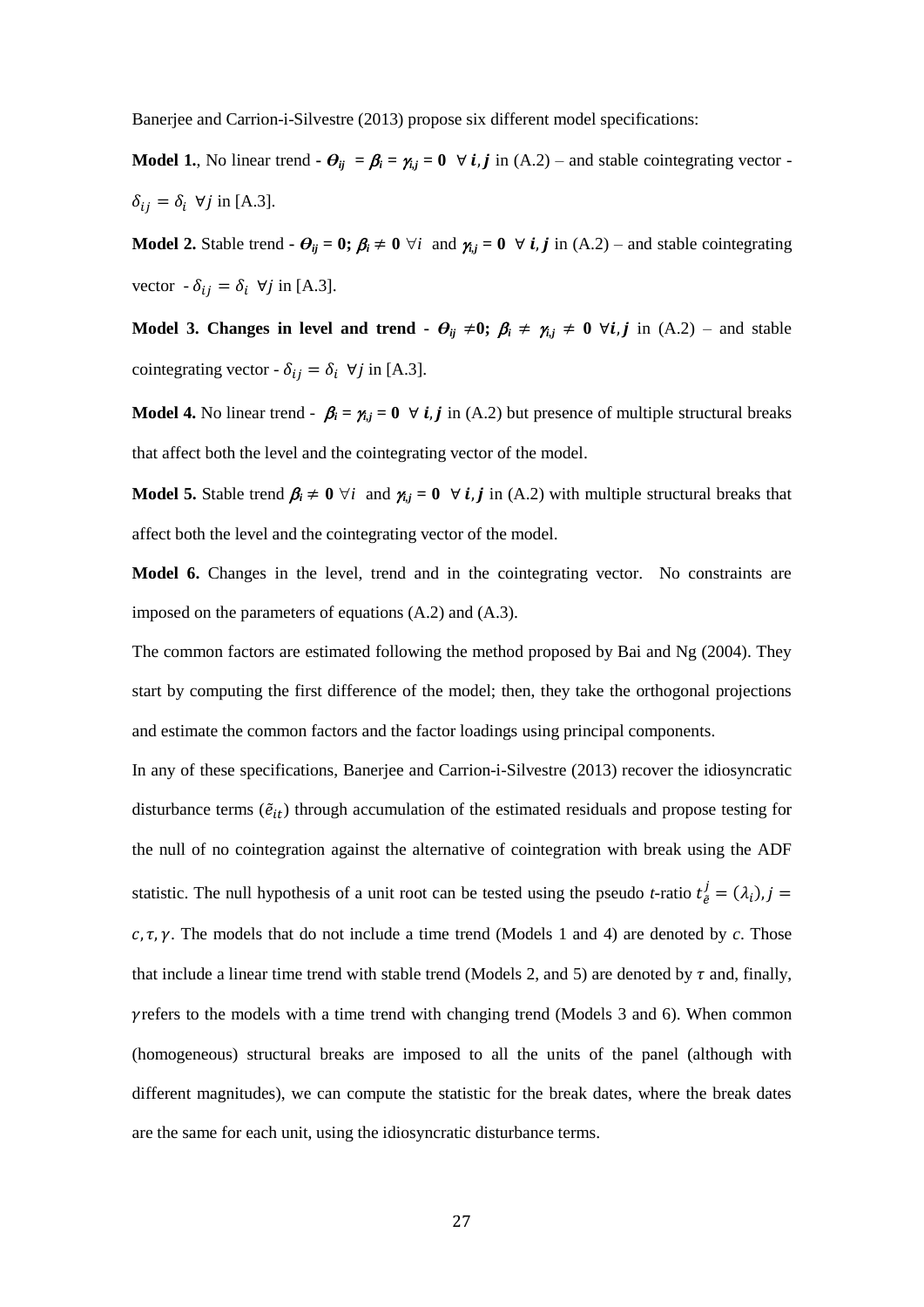|              | $N.$ Obs. | mean  | standard dev. |
|--------------|-----------|-------|---------------|
| $comp_p$     | 739       | 2.945 | 0.817         |
| unemp        | 748       | 0.077 | 0.035         |
| prod         | 748       | 1.481 | 0.116         |
| reer         | 748       | 0.987 | 0.052         |
| UD.          | 724       | 0.331 | 0.178         |
| EPL          | 696       | 2.334 | 0.739         |
| <b>WCOOR</b> | 748       | 3.464 | 1.015         |
| <b>MWS</b>   | 748       | 4.398 | 2.856         |
| GOVIN        | 746       | 3.177 | 0.907         |
| TWED         | 731       | 0.406 | 0.185         |
| RI           | 748       | 1.360 | 0.655         |

TABLE 1 Summary Statistics

TABLE 2 Pesaran's (2004) Cross-Section Dependence CD Test

|                | <b>CD Test Statistic</b> | <b>P-value</b> |
|----------------|--------------------------|----------------|
| r_comp $_{it}$ | 32.27                    | 0.000          |
| $reer_{it}$    | 34.19                    | 0.000          |
| $prod_{it}$    | 7.78                     | 0.000          |
| $unemp_{it}$   | 18.61                    | 0.000          |

*Note: Null hypothesis states that series are cross-section independent.*  $CD \sim N(0,1)$  *under*  $H_0$ *.* 

| Panel unit Root Tests |                     |                     |                   |           |             |                 |                         |  |  |
|-----------------------|---------------------|---------------------|-------------------|-----------|-------------|-----------------|-------------------------|--|--|
|                       | $CADE(4)^C$         | $CADE(4)^{T}$       | ${\bf r}_{\rm c}$ | $MQ_c$    | $r_{\rm f}$ | MQ <sub>f</sub> | Idiosync.<br><b>ADF</b> |  |  |
| $r\_comp_{it}$        | 0.497<br>(0.690)    | 3.163<br>(0.999)    | 6                 | $-46.062$ | 6           | $-44.375$       | 0.867<br>(0.807)        |  |  |
| $reer_{it}$           | $-1.573$<br>(0.058) | $-2.390$<br>(0.008) | 6                 | $-53.960$ | 6           | $-54.128$       | 0.353<br>(0.638)        |  |  |
| $prod_{it}$           | 0.065<br>(0.526)    | 3.692<br>(1.000)    | 6                 | $-41.309$ | 6           | $-40.407$       | 1.008<br>(0.843)        |  |  |
| $unemp_{it}$          | 0.275<br>(0.608)    | 1.853<br>(0.968)    | 6                 | $-46.841$ | 6           | $-48.955$       | $-2.164$<br>(0.015)     |  |  |

TABLE 3

*P-values in parenthesis. Critical Values for the MQ statistic are tabulated by Bai and Ng (2004), Table I.r<sub>c</sub>* is the number of common factors in  $MQ_C$ ;  $r_f$  is the number of common factors in  $MQ_f$ . The last *column represents the unit root test on the idiosyncratic component as in Bai and Ng (2004).*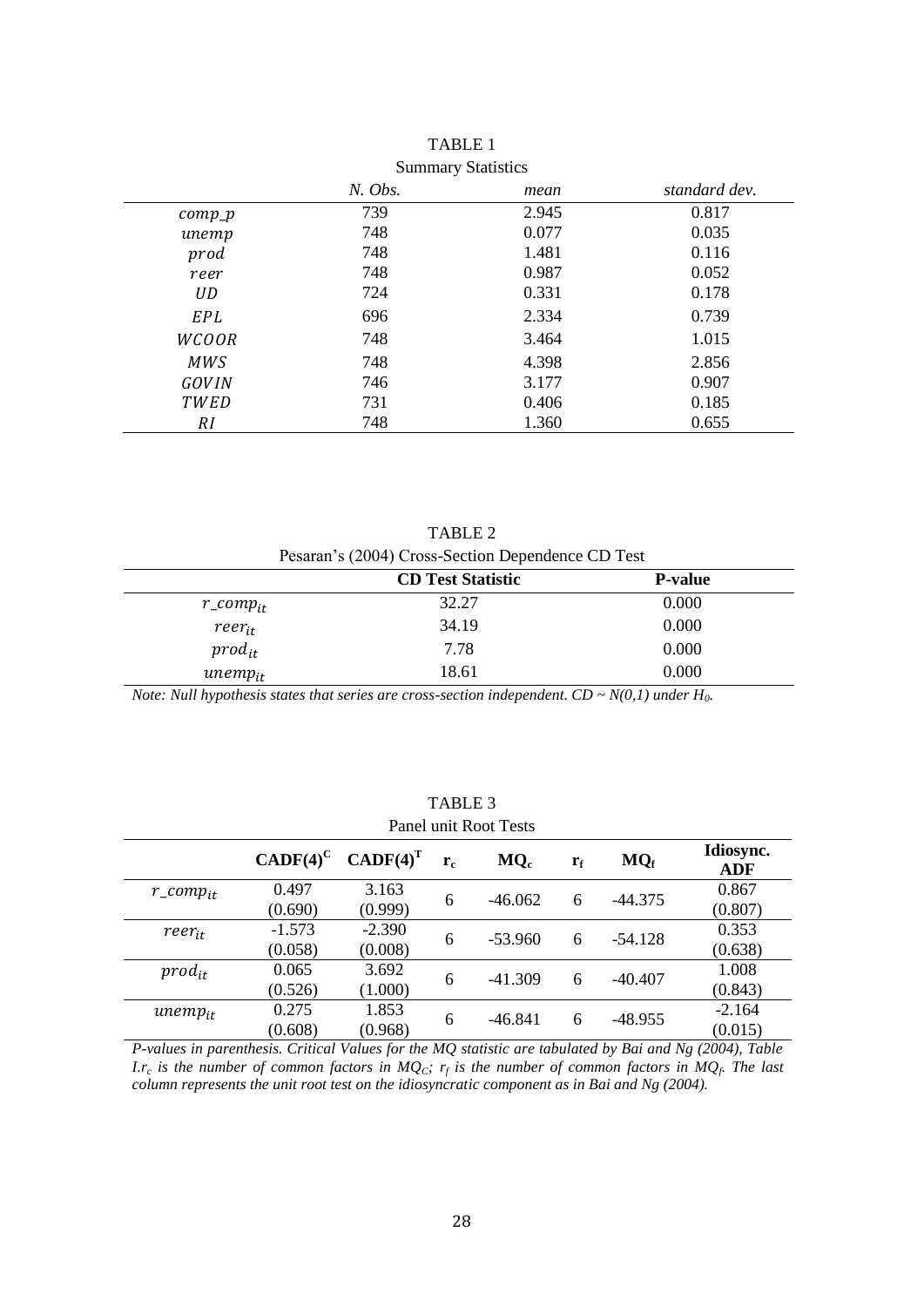|       | f(prod <sub>ijt</sub> , reer <sub>ijt</sub> , unemp <sub>ijt</sub> ) |            |         |
|-------|----------------------------------------------------------------------|------------|---------|
| Model |                                                                      | <b>AIC</b> | - BIC   |
| 1     | $-6.85$                                                              | $-8.71$    | $-8.55$ |
| 2     | $-5.82$                                                              | $-8.78$    | $-8.58$ |
| 3     | $-4.72$                                                              | $-8.96$    | $-8.67$ |
| 4     | $-6.19$                                                              | $-8.53$    | $-8.21$ |
| 5     | $-5.41$                                                              | $-8.68$    | $-8.31$ |
| 6     | $-4.25$                                                              | $-8.99$    | $-8.58$ |

TABLE 4 Banerjee and Carrion (2013) panel cointegration tests

Note: Critical values of the  $Z_j^*$  are -2.824, -2.113 and -1.759 at 1%, 5% and 10% significance levels, respectively, for the model with constant, whereas -2.924, -2.240 and -1.835 are their equivalents in the model with trend.

# TABLE 5 Estimation of the long run parameters – Base Long-Run Model

|                  | CUP - FM             | CUP - BC             |
|------------------|----------------------|----------------------|
| $prod_{it}$      | $0.550***(3.770)$    | $0.725***$ (4.839)   |
| $reer_{it}$      | $0.322***$ (7.890)   | $0.313***(7.716)$    |
| $\it unemp_{it}$ | $-0.384***$ (-4.446) | $-0.387***$ (-4.480) |

Absolute t-values in parenthesis. All models are estimated with 2 factors, as suggested by PCA. The bandwidth was chosen using Silverman's rule of thumb. \*\*\* : significant at 1%, \*\* : at 5%, \*: at 10%.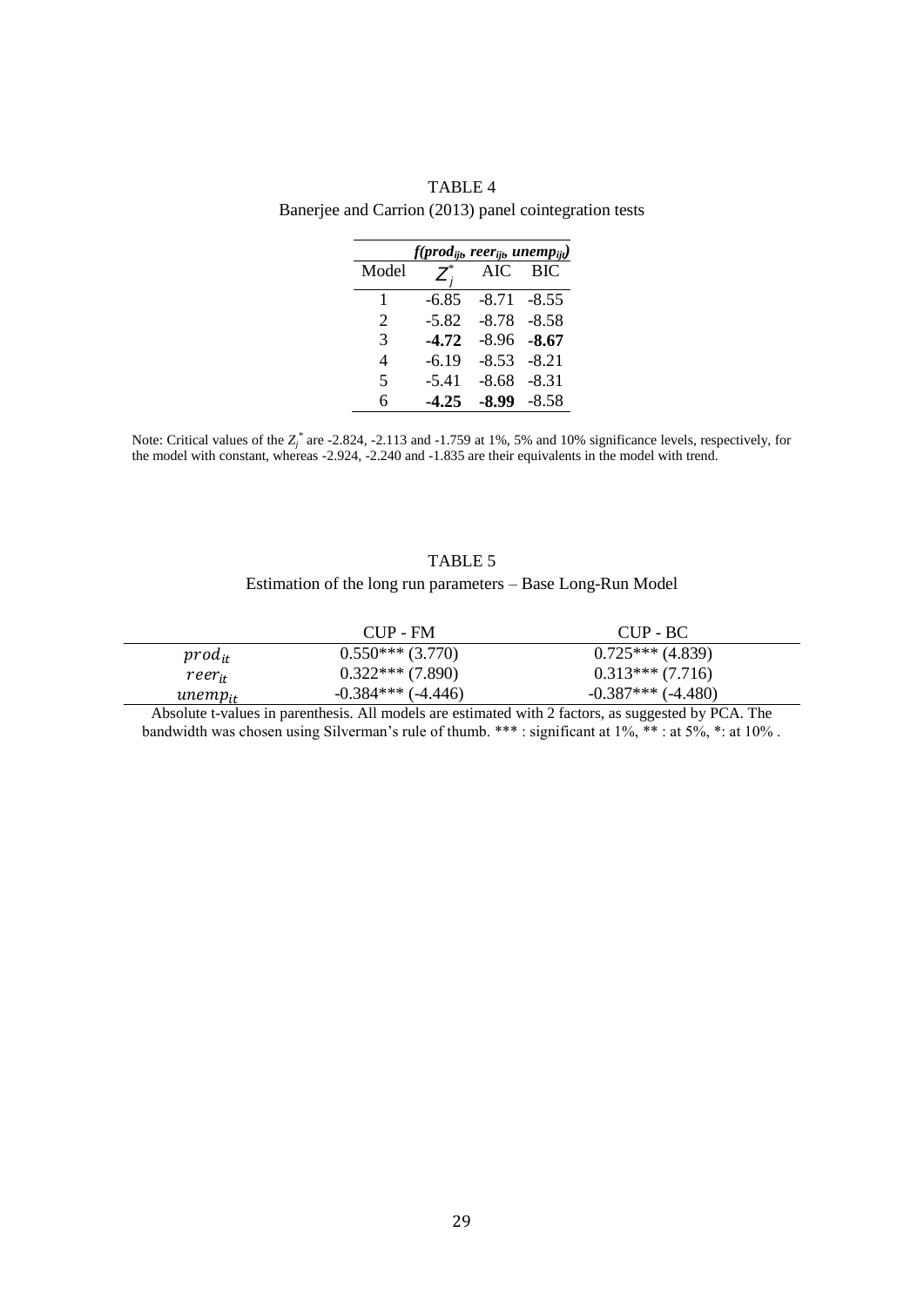|              | Full Specification (i) |             | Full Specification (ii) |             |                 | Selected Variables (i) |                 | Selected Variables (ii) |
|--------------|------------------------|-------------|-------------------------|-------------|-----------------|------------------------|-----------------|-------------------------|
|              | <b>CUP - FM</b>        | $CUP-BC$    | $CUP-FM$                | $CUP - BC$  | <b>CUP - FM</b> | CUP - BC               | <b>CUP - FM</b> | CUP - BC                |
| $prod_{it}$  | $0.296**$              | $0.366**$   | 0.136                   | 0.194       | $0.382***$      | $0.477***$             | 0.208           | $0.288*$                |
|              | (2.069)                | (2.534)     | (0.906)                 | (1.273)     | (2.693)         | (3.346)                | (1.389)         | (1.898)                 |
| $reer_{it}$  | $0.257***$             | $0.228***$  | $0.286***$              | $0.279***$  | $0.226***$      | $0.223***$             | $0.260***$      | $0.280***$              |
|              | (5.744)                | (5.098)     | (6.394)                 | (6.237)     | (5.314)         | (5.234)                | (6.090)         | (6.557)                 |
| $unemp_{it}$ | $-0.426***$            | $-0.421***$ | $-0.199**$              | $-0.172**$  | $-0.435***$     | $-0.466***$            | $-0.201**$      | $-0.207**$              |
|              | $(-4.810)$             | $(-4.750)$  | $(-2.275)$              | $(-1.961)$  | $(-4.912)$      | $(-5.262)$             | $(-2.305)$      | $(-2.372)$              |
| $EA_{it}$    | $0.044***$             | $0.034***$  | $0.054**$               | $0.047***$  | $0.041***$      | $0.028***$             | $0.051***$      | $0.041***$              |
|              | (4.857)                | (3.681)     | (5.986)                 | (5.175)     | (4.534)         | (3.062)                | (5.650)         | (4.551)                 |
| $GOVIN_{it}$ | $-0.009***$            | $-0.009***$ | $-0.011***$             | $-0.012***$ | $-0.008***$     | $-0.007***$            | $-0.011***$     | $-0.011***$             |
|              | $(-3.777)$             | $(-3.595)$  | $(-4.776)$              | $(-5.111)$  | (3.445)         | $(-3.004)$             | $(-4.752)$      | $(-4.663)$              |
| $TWED_{it}$  | 0.029                  | $-0.009$    | 0.025                   | 0.007       |                 |                        |                 |                         |
|              | (1.614)                | (0.496)     | (1.398)                 | (0.403)     |                 |                        |                 |                         |
| $RI_{it}$    | 0.002                  | 0.009       | 0.002                   | 0.006       |                 |                        |                 |                         |
|              | (0.438)                | (0.988)     | (0.363)                 | (1.128)     |                 |                        |                 |                         |
| $EPL_{it}$   | 0.002                  | 0.005       | 0.002                   | 0.001       |                 |                        |                 |                         |
|              | (0.949)                | (0.603)     | (0.835)                 | (0.559)     |                 |                        |                 |                         |
| $WCOOR_{it}$ | $-0.014***$            | $-0.015***$ |                         |             | $-0.014***$     | $-0.015***$            |                 |                         |
|              | $(-3.707)$             | $(-3.885)$  |                         |             | $(-3.767)$      | $(-4.174)$             |                 |                         |
| $UD_{it}$    |                        |             | $-0.061***$             | $-0.047**$  |                 |                        | $-0.061***$     | $-0.048**$              |
|              |                        |             | $(-3.110)$              | $(-2.396)$  |                 |                        | $(-3.089)$      | $(-2.429)$              |
| $MWS_{it}$   | $0.007***$             | $0.007***$  | $0.008***$              | $0.008***$  | $0.008***$      | $0.008***$             | $0.008***$      | $0.009***$              |
|              | (3.795)                | (3.849)     | (4.401)                 | (4.064)     | (4.127)         | (4.336)                | (4.728)         | (4.603)                 |

# TABLE 6 Estimation of the long run model including institutions

Absolute t-values in parenthesis. Models are estimated with 2 factors, as suggested by PCA. Bandwidth chosen using Silverman's rule of thumb. \*\*\*: significant at 1%, \*\*: at 5%, \*: at 10%.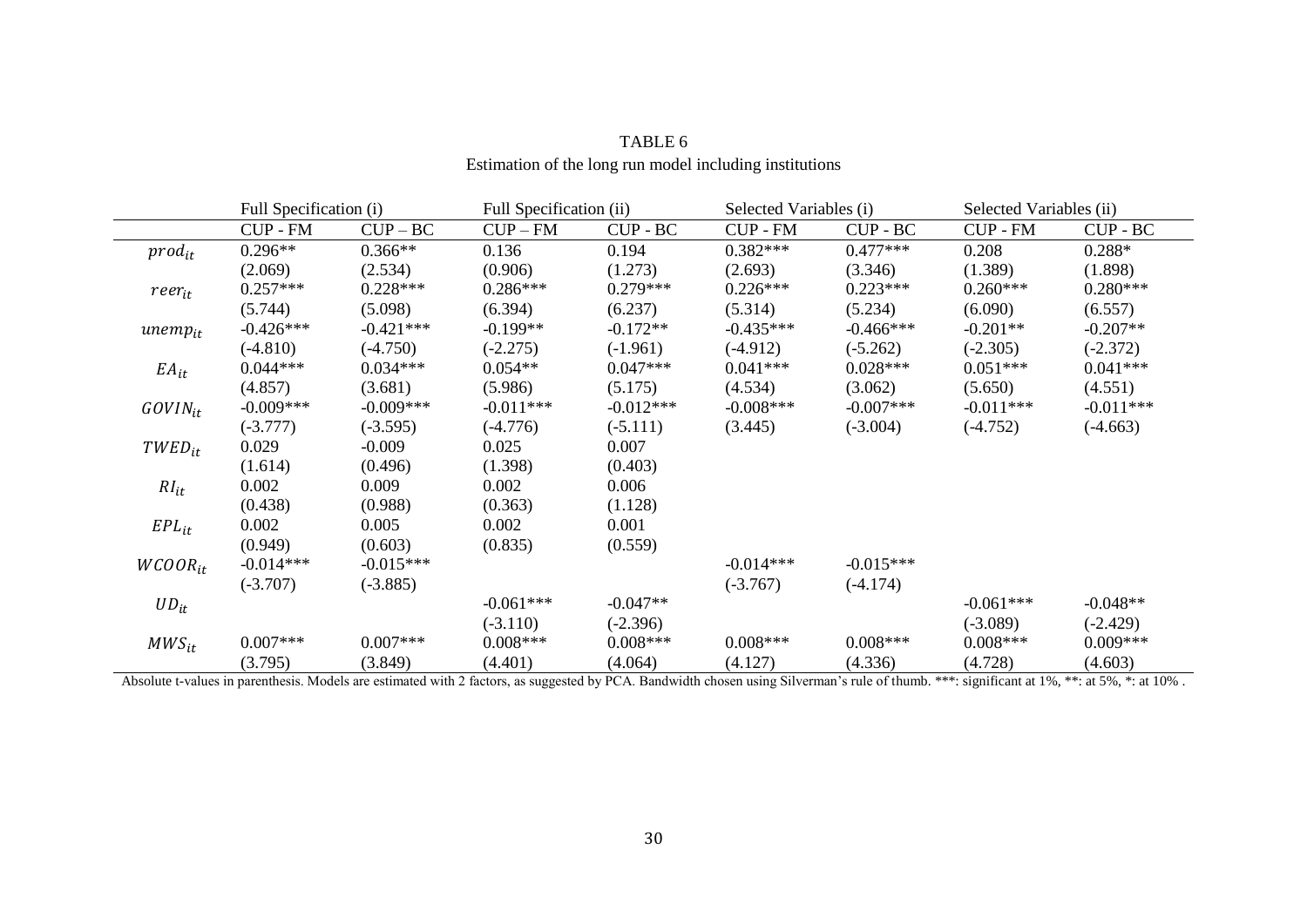| TABLE 7                                |  |
|----------------------------------------|--|
| Base long-run model - Structural break |  |

|                                     | CUP - FM            | $CUP - BC$           |  |
|-------------------------------------|---------------------|----------------------|--|
| $prod_{it}$                         | 0.204(1.442)        | $0.249*(1.736)$      |  |
| $reer_{it}$                         | $0.391***$ (8.841)  | $0.394***$ (8.925)   |  |
| $unemp_{it}$                        | $-0.580***(-5.459)$ | $-0.571***(-5.398)$  |  |
| $prod_{it} \times D0402s$           | $0.244***(7.139)$   | $0.238***$ (6.992)   |  |
| $reer_{it} \times D0402s$           | $-0.687***(-5.601)$ | $-0.610***$ (-4.895) |  |
| unemp <sub>it</sub> $\times$ D0402s | $0.262**$ (2.151)   | $0.256**$ (2.113)    |  |

Dependent variable is r\_comp. Absolute t-values in parenthesis. All models are estimated with 2 factors, as suggested by PCA. The bandwidth was chosen using Silverman's rule of thumb. \*\*\* : significant at  $1\%$ , \*\* : at  $5\%$ , \*: at  $10\%$ .

|              |                 | Full Specification (1) |             | Full Specification (2) |                 | Selected Variables (1) |                 | Selected Variables (2) |
|--------------|-----------------|------------------------|-------------|------------------------|-----------------|------------------------|-----------------|------------------------|
|              | <b>CUP - FM</b> | $CUP - BC$             | $CUP-FM$    | $CUP - BC$             | <b>CUP - FM</b> | $CUP - BC$             | <b>CUP - FM</b> | $CUP - BC$             |
| $prod_{it}$  | $-0.017$        | $-0.108$               | $-0.009$    | $-0.150$               | 0.013           | $-0.092$               | 0.010           | $-0.141$               |
|              | $(-0.129)$      | $(-0.768)$             | $(-0.067)$  | $(-1.055)$             | (0.110)         | $(-0.655)$             | (0.079)         | $(-0.992)$             |
| $reer_{it}$  | $0.267***$      | $0.212***$             | $0.269***$  | $0.235***$             | $0.232***$      | $0.208***$             | $0.260***$      | $0.243***$             |
|              | (5.621)         | (4.367)                | (5.798)     | (4.962)                | (4.962)         | (4.376)                | (5.706)         | (5.223)                |
|              | $-0.597***$     | $-0.754***$            | $-0.353***$ | $-0.540***$            | $-0.606***$     | $-0.750***$            | $-0.350***$     | $-0.530***$            |
| $unemp_{it}$ | $(-4.976)$      | $(-6.112)$             | (3.045)     | $(-4.502)$             | $(-5.033)$      | $(-6.060)$             | $(-3.000)$      | $(-4.467)$             |
| $EA_{it}$    | $0.055***$      | $0.024***$             | $0.057***$  | $0.030***$             | $0.053***$      | $0.024***$             | $0.058***$      | $0.030***$             |
|              | (6.326)         | (2.764)                | (6.902)     | (3.579)                | (6.115)         | (2.736)                | (6.952)         | (3.642)                |
| $GOVIN_{it}$ | $-0.023***$     | $-0.024***$            | $-0.014***$ | $-0.020***$            | $-0.022***$     | $-0.024***$            | $-0.013***$     | $-0.020***$            |
|              | $(-4.886)$      | $(-4.862)$             | (3.154)     | (4.266)                | (4.571)         | (4.827)                | $(-2.952)$      | $(-4.298)$             |
| $TWED_{it}$  | 0.024           | 0.010                  | 0.004       | $-0.004$               |                 |                        |                 |                        |
|              | (2.425)         | (1.623)                | (0.252)     | $(-0.238)$             |                 |                        |                 |                        |
| $RI_{it}$    | $0.014**$       | 0.009                  | $0.015***$  | 0.009                  | $0.015**$       | 0.010                  | $0.015***$      | 0.008                  |
|              | (1.497)         | (0.532)                | (2.636)     | (1.529)                | (2.522)         | (1.644)                | (2.628)         | (1.462)                |

# TABLE 8 Full long-run model – Structural break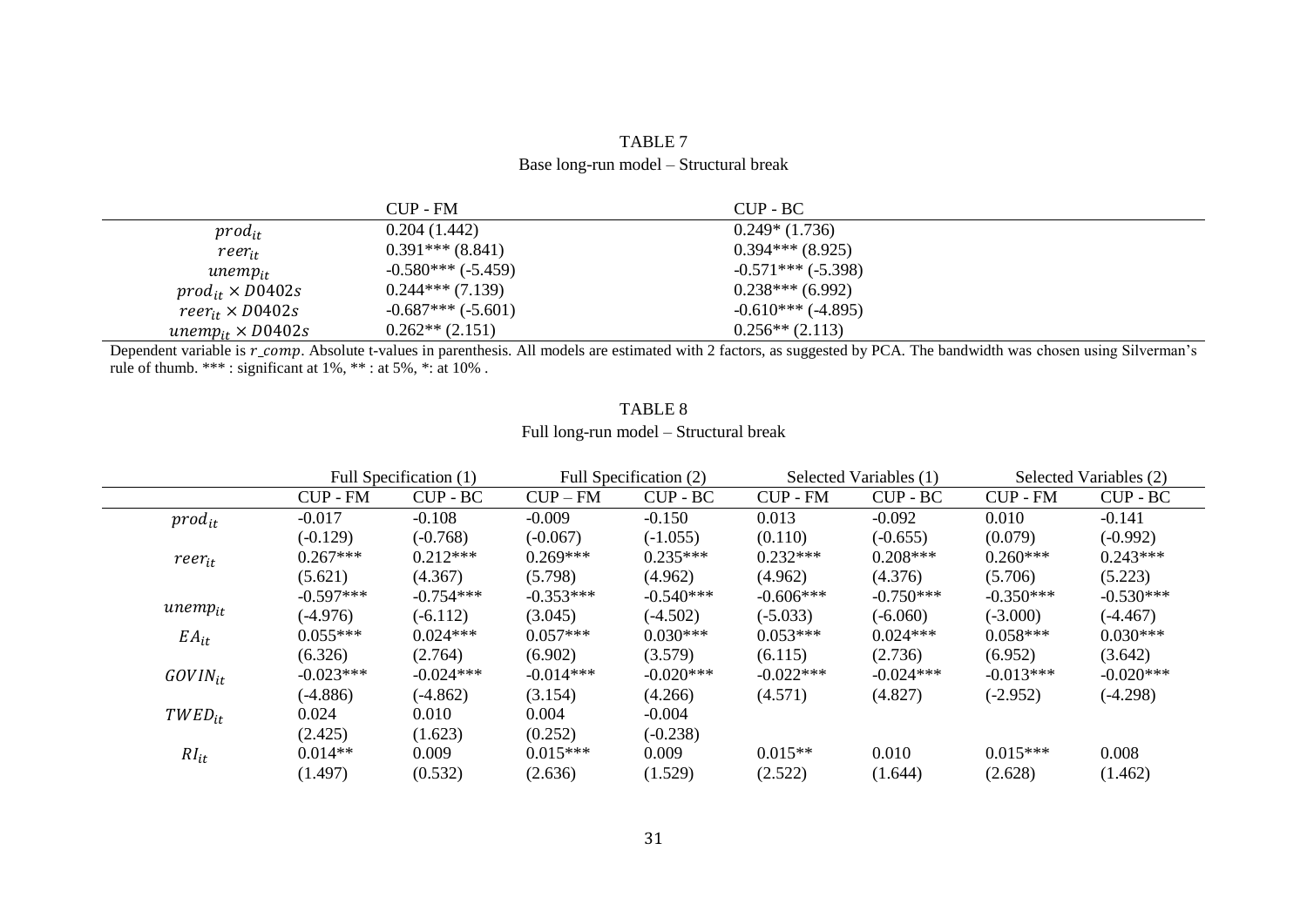| $EPL_{it}$                 | 0.001       | 0.009       | 0.003       | 0.001       |             |             |             |             |
|----------------------------|-------------|-------------|-------------|-------------|-------------|-------------|-------------|-------------|
|                            | (0.596)     | (0.424)     | (1.266)     | (0.672)     |             |             |             |             |
| $WCOOR_{it}$               | $-0.010**$  | $-0.011**$  |             |             | $-0.010**$  | $-0.010**$  |             |             |
|                            | $(-1.985)$  | $(-2.110)$  |             |             | $(-2.098)$  | $(-2.081)$  |             |             |
| $UD_{it}$                  |             |             | $-0.212***$ | $-0.162***$ |             |             | $-0.211***$ | $-0.156***$ |
|                            |             |             | $(-5.993)$  | $(-4.418)$  |             |             | $(-5.946)$  | $(-4.254)$  |
| $MWS_{it}$                 | 0.003       | 0.003       | $0.004**$   | $0.005***$  | 0.003       | 0.003       | $0.004**$   | $0.005***$  |
|                            | (1.240)     | (1.476)     | (2.340)     | (2.639)     | (1.272)     | (1.488)     | (2.432)     | (2.689)     |
| $prod_{it} \times D0404s$  | $0.356***$  | $0.440***$  | 0.069       | $0.227***$  | $0.360***$  | $0.441***$  | 0.071       | $0.235***$  |
|                            | (8.691)     | (10.169)    | (1.538)     | (4.892)     | (8.765)     | (10.181)    | (1.585)     | (5.068)     |
| $reer_{it} \times D0404s$  | $-0.499***$ | $-0.451***$ | $-0.325***$ | $-0.374***$ | $-0.447***$ | $-0.442***$ | $-0.302***$ | $-0.383***$ |
|                            | $(-4.348)$  | $(-3.867)$  | $(-2.914)$  | $(-3.311)$  | $(-3.894)$  | $(-3.799)$  | $(-2.711)$  | $(-3.395)$  |
| $unemp_{it} \times D0404s$ | 0.198       | $0.312**$   | 0.137       | $0.261*$    | 0.232       | $0.321**$   | 0.155       | $0.003**$   |
|                            | (1.428)     | (2.201)     | (1.049)     | (1.942)     | (1.670)     | (2.259)     | (1.179)     | (1.967)     |
| $GOVIN_{it} \times D0404s$ | $0.030***$  | $0.034***$  | $0.018***$  | $0.027***$  | $0.028***$  | $0.033***$  | $0.017***$  | $0.027***$  |
|                            | (5.265)     | (5.764)     | (3.331)     | (4.922)     | (4.954)     | (5.732)     | (3.112)     | (4.954)     |
| $TWED_{it} \times D0404s$  | $-0.177***$ | $-0.279***$ | $-0.119***$ | $-0.254***$ | $-0.168***$ | $-0.276***$ | $-0.109***$ | $-0.253***$ |
|                            | $(-7.473)$  | $(-11.65)$  | $(-5.225)$  | $(-11.088)$ | $(-7.127)$  | $(-11.623)$ | $(-4.806)$  | $(-11.114)$ |
| $RI_{it} \times D0404s$    | $-0.042***$ | $0.041***$  | $-0.024***$ | $-0.025***$ | $-0.042***$ | $-0.042***$ | $-0.025***$ | $-0.026***$ |
|                            | $(-5.308)$  | $(-5.211)$  | $(-3.656)$  | $(-3.737)$  | $(-5.382)$  | $(-5.261)$  | $(-3.725)$  | $(-3.813)$  |
| $EPL_{it} \times D0404s$   | $0.024***$  | $0.020***$  | $0.018***$  | $0.015***$  | $0.025***$  | $0.021***$  | $0.019***$  | $0.016***$  |
|                            | (5.913)     | (4.901)     | (4.474)     | (3.802)     | (6.292)     | (5.081)     | (4.869)     | (4.059)     |
| $WCOOR_{it} \times D0404s$ | $0.013**$   | $0.014**$   |             |             | $0.014**$   | $0.014**$   |             |             |
|                            | (2.312)     | (2.560)     |             |             | (2.418)     | (2.535)     |             |             |
| $UD_{it} \times D0404s$    |             |             | $0.182***$  | $0.141***$  |             |             | $0.182***$  | $0.136***$  |
|                            |             |             | (5.568)     | (4.164)     |             |             | (5.566)     | (4.017)     |
| $MWS_{it} \times D0404s$   | $0.006***$  | $0.005***$  | $0.012***$  | $0.008***$  | $0.006***$  | $0.005***$  | $0.012***$  | $0.008***$  |
|                            | (3.926)     | (3.093)     | (7.100)     | (4.653)     | (4.030)     | (3.040)     | (7.060)     | (4.486)     |

Dependent variable is r\_comp. Absolute t-values in parenthesis. Models are estimated with 2 factors, as suggested by PCA. Bandwidth chosen using Silverman's rule of thumb. \*\*\*: significant at 1%, \*\*: at 5%, \*: at 10% .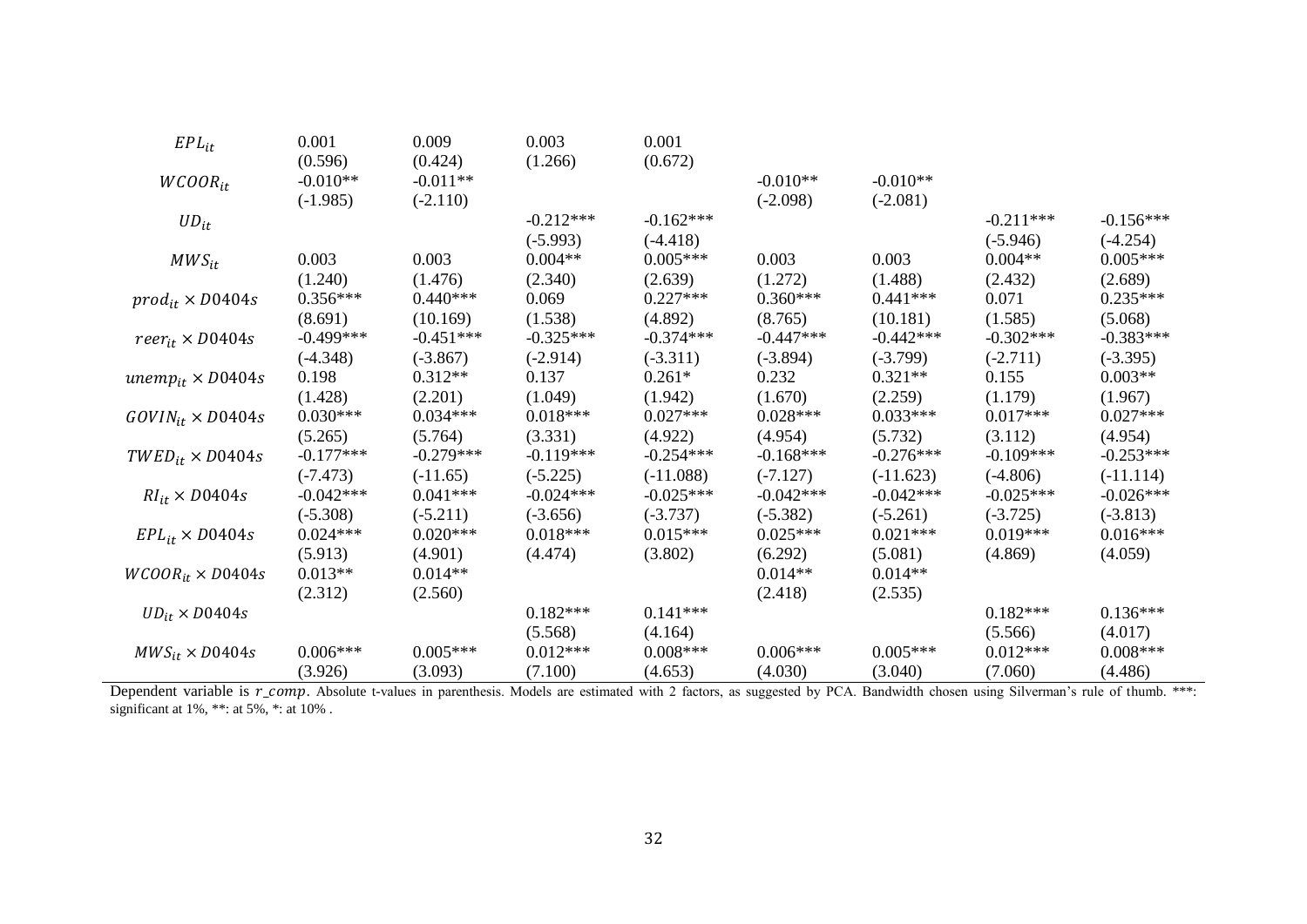|                             |                 | Model with WCOOR |                 | Model with UD |  |  |
|-----------------------------|-----------------|------------------|-----------------|---------------|--|--|
|                             | <b>CUP - FM</b> | CUP - BC         | <b>CUP - FM</b> | CUP - BC      |  |  |
| $prod_{it}$                 | $-0.028$        | $-0.141$         | $-0.032$        | $-0.198$      |  |  |
|                             | $(-0.216)$      | $(-0.991)$       | $(-0.243)$      | $(-1.352)$    |  |  |
| $near_{it}$                 | $-0.174***$     | $-0.140***$      | $-0.139**$      | $-0.118*$     |  |  |
|                             | $(-2.876)$      | $(-2.271)$       | $(-2.324)$      | $(-1.943)$    |  |  |
| $unemp_{it}$                | $-0.752***$     | $-0.836***$      | $-0.401***$     | $-0.569***$   |  |  |
|                             | $(-6.261)$      | $(-6.766)$       | $(-3.445)$      | $(-4.730)$    |  |  |
| $EA_{it}$                   | $0.033***$      | $-0.001$         | $0.034***$      | 0.006         |  |  |
|                             | (3.390)         | $(-0.173)$       | (4.226)         | (0.689)       |  |  |
| $GOVIN_{it}$                | $-0.020***$     | $-0.023***$      | $-0.016***$     | $-0.021***$   |  |  |
|                             | $(-4.325)$      | $(-4.573)$       | $(-3.538)$      | $(-4.522)$    |  |  |
| $TWED_{it}$                 | 0.006           | $-0.002$         | $-0.020$        | $-0.021$      |  |  |
|                             | (0.363)         | $(-0.149)$       | $(-1.259)$      | $(-1.293)$    |  |  |
| $RI_{it}$                   | $0.015***$      | $0.012*$         | $0.015**$       | $0.010*$      |  |  |
|                             | (2.634)         | (1.934)          | (2.711)         | (1.727)       |  |  |
| $EPL_{it}$                  | 0.001           | 0.001            | 0.003           | 0.002         |  |  |
|                             | (0.634)         | (0.506)          | (1.303)         | (0.730)       |  |  |
| $WCOOR_{it}$                | $-0.021***$     | $-0.017***$      |                 |               |  |  |
|                             | $(-4.302)$      | $(-3.547)$       |                 |               |  |  |
| $UD_{it}$                   |                 |                  | $-0.232***$     | $-0.173***$   |  |  |
|                             |                 |                  | $(-6.539)$      | $(-4.665)$    |  |  |
| $MWS_{it}$                  | 0.003           | $0.004*$         | $0.006***$      | $0.007***$    |  |  |
|                             | (1.451)         | (1.730)          | (3.463)         | (3.492)       |  |  |
| $prod_{it} \times D0404s$   | $0.349***$      | $0.424***$       | 0.036           | $0.208***$    |  |  |
|                             | (8.624)         | (9.907)          | (0.803)         | (4.452)       |  |  |
| $neer_{it} \times D0404s$   | $-0.738***$     | $-0.256*$        | $-0.644***$     | $-0.264*$     |  |  |
|                             | $(-5.144)$      | $(-1.741)$       | $(-4.589)$      | $(-1.842)$    |  |  |
| unem $p_{it} \times D0404s$ | $0.396***$      | $0.367**$        | $0.339**$       | $0.358**$     |  |  |
|                             | (2.914)         | (2.631)          | $(-2.607)$      | (2.670)       |  |  |
| $GOVIN_{it} \times D0404s$  | $0.026***$      | $0.032--$        | $0.018***$      | $0.027***$    |  |  |
|                             | (4.479)         | (5.395)          | $(-3.260)$      | (4.888)       |  |  |
| $TWED_{it} \times D0404s$   | $-0.182***$     | $-0.278***$      | $-0.135***$     | $-0.021***$   |  |  |
|                             | $(-7.551)$      | $(-5.014)$       | $(-5.793)$      | $(-3.124)$    |  |  |
| $RI_{it} \times D0404s$     | $-0.040***$     | $-0.040***$      | $-0.017**$      | $-0.270***$   |  |  |
|                             | $(-5.032)$      | $(-11.414)$      | $(-2.570)$      | $(-11.456)$   |  |  |
| $EPL_{it} \times D0404s$    | $0.028***$      | $0.022***$       | $0.022***$      | $0.018***$    |  |  |
|                             | (6.814)         | (5.354)          | (5.482)         | (4.471)       |  |  |
| $WCOOR_{it} \times D0404s$  | $0.019***$      | $0.017***$       |                 |               |  |  |
|                             | (3.439)         | (3.029)          |                 |               |  |  |
| $UD_{it} \times D0404s$     |                 |                  | $0.188***$      | $0.145***$    |  |  |
|                             |                 |                  | (5.742)         | (4.269)       |  |  |
| $MWS_{it} \times D0404s$    | $0.008***$      | $0.006***$       | $0.013***$      | $0.008***$    |  |  |
|                             | (4.820)         | (3.361)          | (7.405)         | (4.650)       |  |  |

# TABLE 9 Robustness Checks

Note: Dependent variable is  $r_{comp.}$  Absolute t-values in parenthesis. Models are estimated with 1 factor, as suggested by PCA. Bandwidth chosen using Silverman's rule of thumb. \*\*\*: significant at 1%, \*\*: at 5%, \*: at 10% .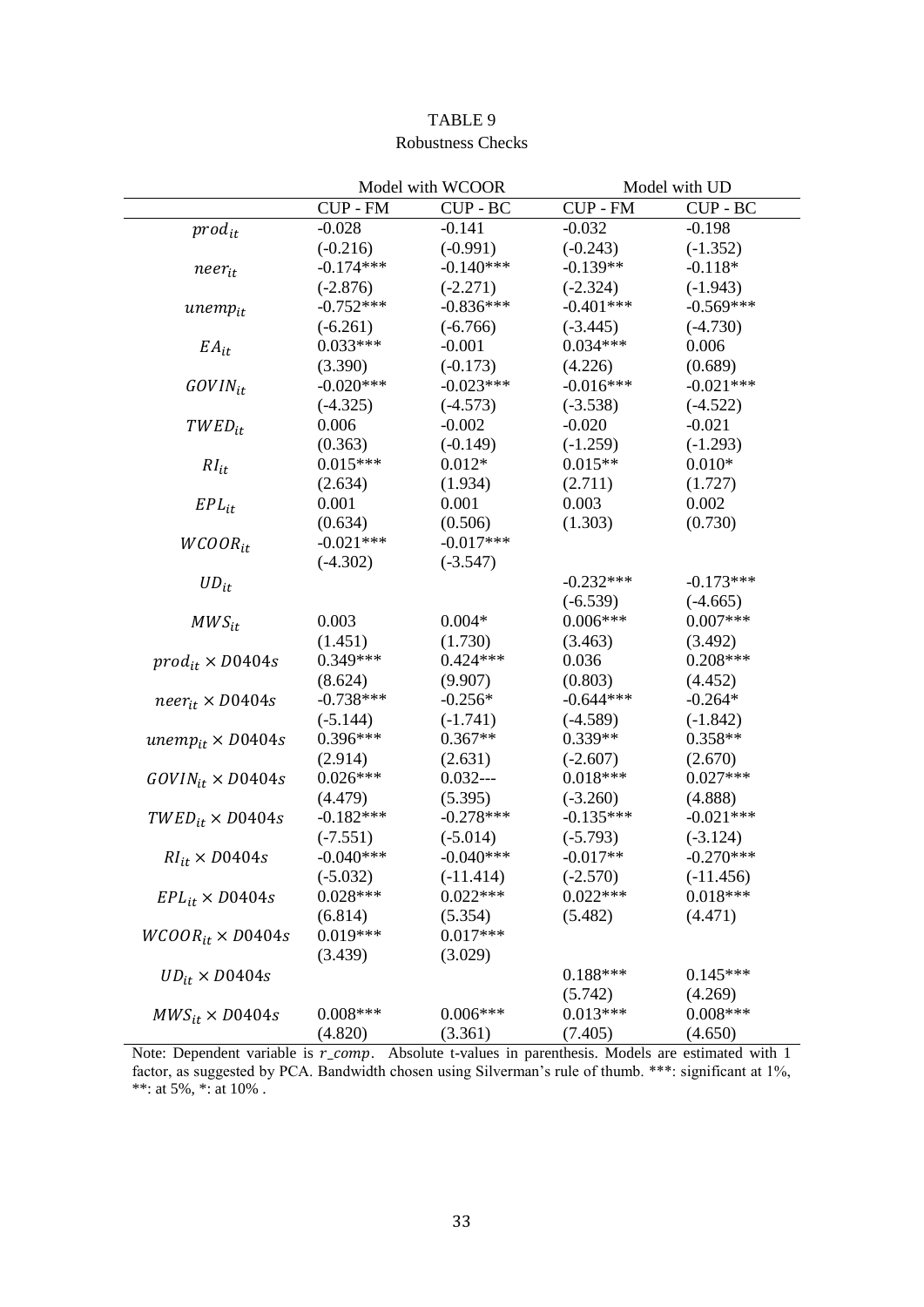

*Source: Eurostat and authors' calculations.*

FIGURE 2 The Relationship between bargaining coordination and the real wage



*Source: authors' adaptation from Calmfors and Driffill (1988)*